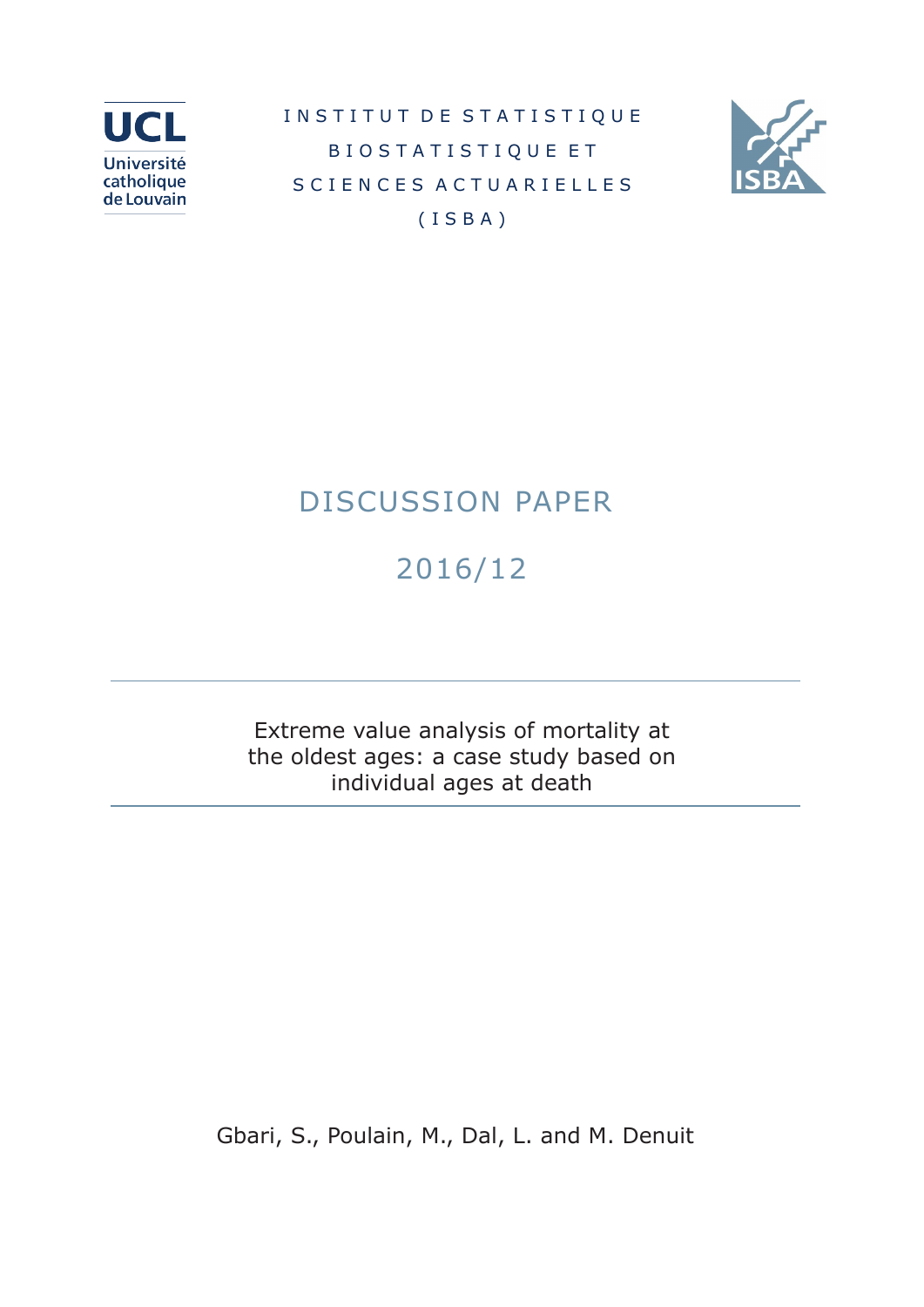# EXTREME VALUE ANALYSIS OF MORTALITY AT THE OLDEST AGES: A CASE STUDY BASED ON INDIVIDUAL AGES AT DEATH

## SAMUEL GBARI<sup>1</sup>, MICHEL POULAIN<sup>2</sup>, LUC DAL<sup>3</sup>, MICHEL DENUIT<sup>1</sup>

1 Institut de statistique, biostatistique et sciences actuarielles - ISBA Universit´e Catholique de Louvain - UCL Louvain-la-Neuve, Belgium

> 2 Institute for the analysis of change in historical and contemporary societies - IACCHOS Universit´e Catholique de Louvain - UCL Louvain-la-Neuve, Belgium

Estonian Institute for Population Studies Tallinn University Tallinn, Estonia

<sup>3</sup>Institut de démographie - DEMO Universit´e Catholique de Louvain - UCL Louvain-la-Neuve, Belgium

March 28, 2016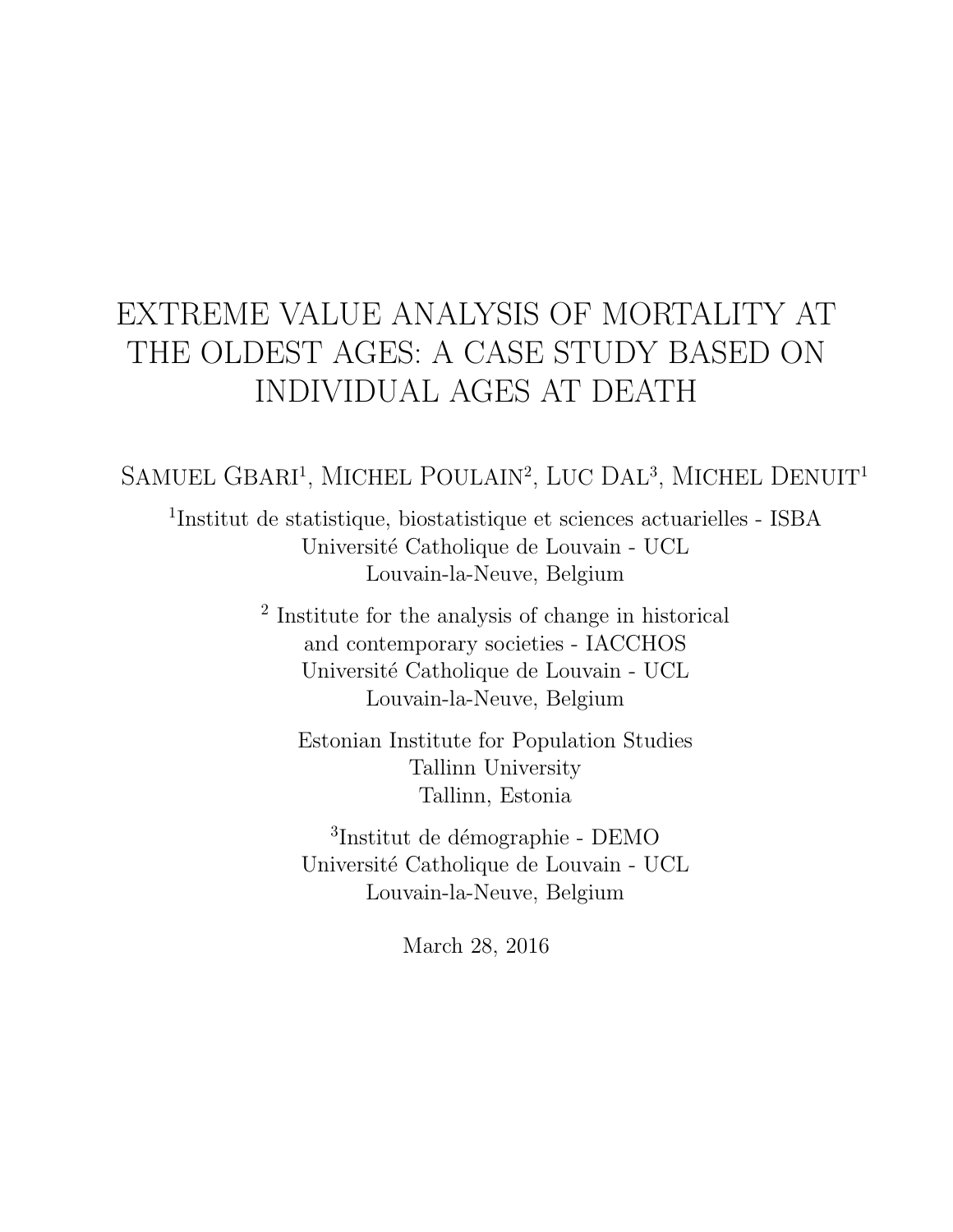#### Abstract

In this paper, the force of mortality at the oldest ages is studied using the statistical tools from extreme value theory. A unique data basis recording all individual ages at death above 95 for cohorts born in Belgium between 1886 and 1904 is used to illustrate the relevance of the proposed approach. No levelling-off in the force of mortality at the oldest ages is found and the analysis supports the existence of an upper limit to human lifetime for these cohorts. Therefore, assuming that the force of mortality becomes ultimately constant, i.e that the remaining lifetime tends to the Negative Exponential distribution as the attained age grows is a conservative strategy for managing life annuities.

Key words and phrases: life insurance, extreme value theory, peaks over threshold, ultimate age, closure of the life table.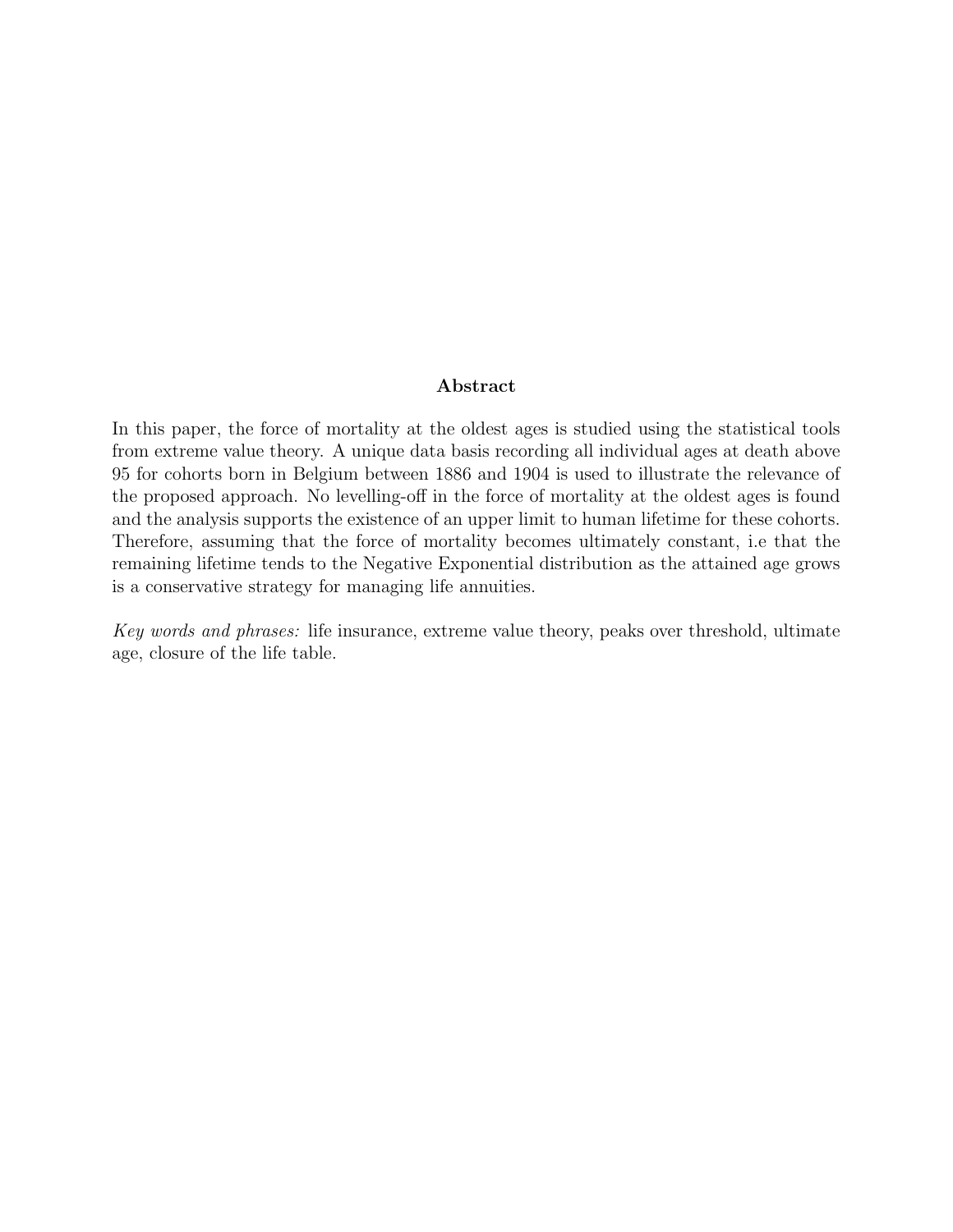### 1 Introduction and motivation

Insurers need reliable estimate of mortality at oldest ages to price life annuities and reverse mortgages, for instance. Gompertz, Makeham, Logistic as well as other parametric models have often been used by actuaries to fit mortality statistics. The exponential increase in the force of mortality postulated by the Gompertz model is generally appropriate for adults and early old ages but the mortality increases tend to slow down at older ages, typically around 85, so that this model fails to describe the end of the life table. Alternative models have been proposed to account for the mortality deceleration observed at older ages in industrialized countries. The plateau that appears at these advanced ages is attributed to the earlier selection of the more robust individuals in heterogeneous cohorts. This empirical finding supports the Logistic model obtained by including a Gamma distributed frailty coefficient accounting for the heterogeneity in the Gompertz model (Manton et al. (1986)).

When the main interest is in the mortality at the oldest ages, inference is conducted in an area of the sample where there is a very small amount of data. Moreover, extrapolation beyond the range of the data is often desirable, a procedure known as the closure of the life table. In such a case, it is essential to have a good model for the longest lifetimes: Extreme Value Theory deals with statistical problems concerning the far tail of the probability distribution, being supported by strong theoretical arguments, and thus appears as the natural candidate for analyzing mortality at the oldest ages.

Models for extreme values have already been used to describe individual lifetimes but concentrating on minima. Brillinger (1961) was among the first authors who draw the attention of the actuarial community to the use of extreme value techniques in the analysis of mortality. Specifically, he pointed out that the Gompertz law naturally appears to describe lifetimes if the human body is considered as a series system made of a large number of components with independent and identically distributed failure times. The death then occurs when the first component fails, that is, at the minimum of these failure times which asymptotically obeys the Gompertz model. By construction, the approximation of the lifetime distribution by an extreme value distribution such as the Gompertz law can only be expected to hold for small or moderate ages, but not for high ages, as pointed out by Aarssen and de Haan (1994). Another approach is thus needed for high ages, such as the one proposed in this paper. Notice that some authors argue that the Gompertz model may also apply to higher ages. For instance, Gavrilov and Gavrilova (2011) concluded from a study of several extinct cohorts that mortality at advanced ages obeys the Gompertz model up to ages 102-105, without noticeable deceleration. However, this study is subject to debate. See e.g. Ouellette and Bourbeau (2014) for an opposite view.

The present paper adopts a distribution-free approach to analyze mortality at the oldest ages; only some weak regularity of the tail of the distribution function is assumed. This method is acceptable both from the theoretical and practical viewpoints. To this end, we recall the basic features of Extreme Value Theory (EVT, in short) that gives the theory for describing extremes of random phenomena. EVT, and its close link to limiting residual life distributions offers a unified approach to the modelling of the right tail of a lifetime distribution. This method is not solely based on the data at hand but includes a probabilistic argument concerning the behavior of the extreme sample values. EVT has already been successfully applied to solve various nonlife insurance problems; see e.g. Cebrian et al.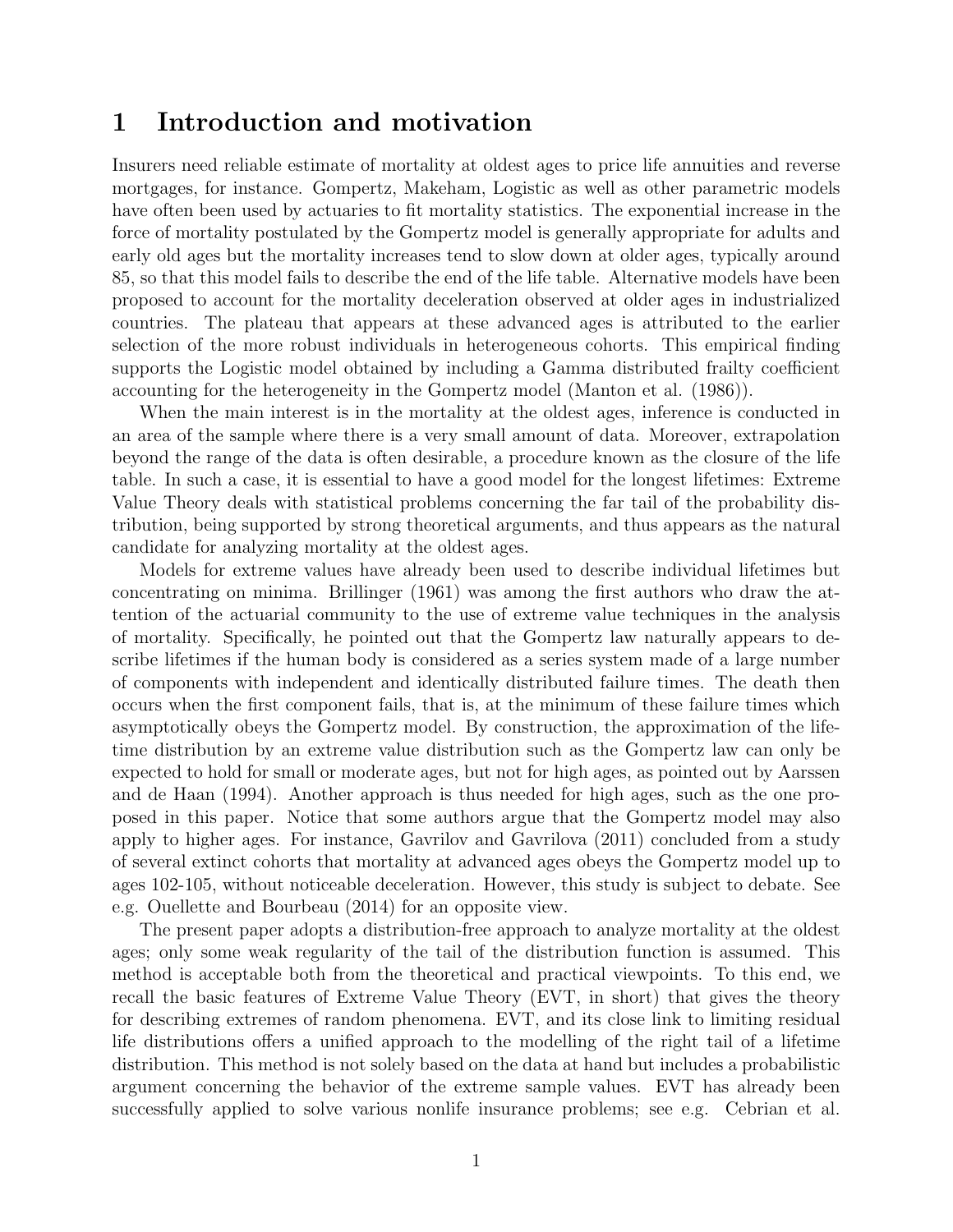(2003) and the references therein. In this paper, we demonstrate that it also offers the appropriate framework for dealing with the highest ages at death. The analysis of residual lifetimes at high ages is in line with the Peaks Over Threshold (POT) method used to study tail behavior exhibited by nonlife insurance losses. POT is based on the convergence of the distribution of exceedances over a threshold to the Generalized Pareto (GP) distribution when the threshold increases. Transposed to the life insurance setting, this approach is justified by the convergence of the remaining lifetime distribution at high ages to the GP distribution.

Let us mention that the present paper is not the first attempt to use EVT techniques to model mortality at the oldest ages. EVT has even been initially developed to deal with such problems, as it can be seen from Gumbel (1937), Balkema and de Haan (1974) and Aarssen and de Haan (1994), for instance. Our approach is closely related to the pioneering study by Watts et al. (2006) where the usefulness of EVT techniques in life insurance data analysis is clearly established. Actuaries have also developed threshold life tables where the extrapolation of mortality to older ages (above the threshold) is done using EVT. We refer the readers to the works by Han (2005), Li et al (2008, 2010) and Bravo et al. (2008, 2012). Compared to these previous studies, the originality of our paper relies on the fact that :

- we work here with reliable individual exact ages at death, not with red annual aggregated mortality data,
- we resort to advanced statistical tools to explore the trajectory of mortality near the end of the lifetimes, questioning the choice of the appropriate threshold in the POT approach above 95 years old as well as the estimation method for the tail index,
- we conduct the analysis using cohort mortality statistics, and not period data, as the theoretical arguments supporting the use of EVT techniques are fulfilled in this case as it will become clear in the next sections.

EVT techniques have also been considered in other disciplines such as demography, as a natural tool to analyze mortality at the oldest ages. For instance, Hanayama and Sibuya (2015) estimated the ultimate age in the Japanese population by means of EVT techniques, based on aggregated mortality statistics for Japanese centenarians comprised in the Human Mortality Database (HMD). The approximate linearity of the mean residual life function lead to the use of the GP distribution to describe survival above a high age. The GP parameters are then estimated by Binomial regression on yearly death counts and a significantly negative estimated tail index resulted for male cohorts borne after 1883 and female cohorts born after 1867. Despite obvious similarities, there are also important difference between this study and the one conducted in the present paper. First, we work with individual data, recording exact ages at death for all Belgian residents born and died in Belgium at age 95 and older. Also, these authors arbitrarily selected the age range where mortality obeys the GP model, starting at age 100, and only considered maximum likelihood estimation techniques. We discuss these two choices here and we stress their great impact on the final estimates.

Several authors, including Gampe (2010), have suggested that age-specific death probabilities may level off at some point above 100 years, rather than continuing to increase with age. This proposal has been supported by the analysis of the mortality of supercentenarians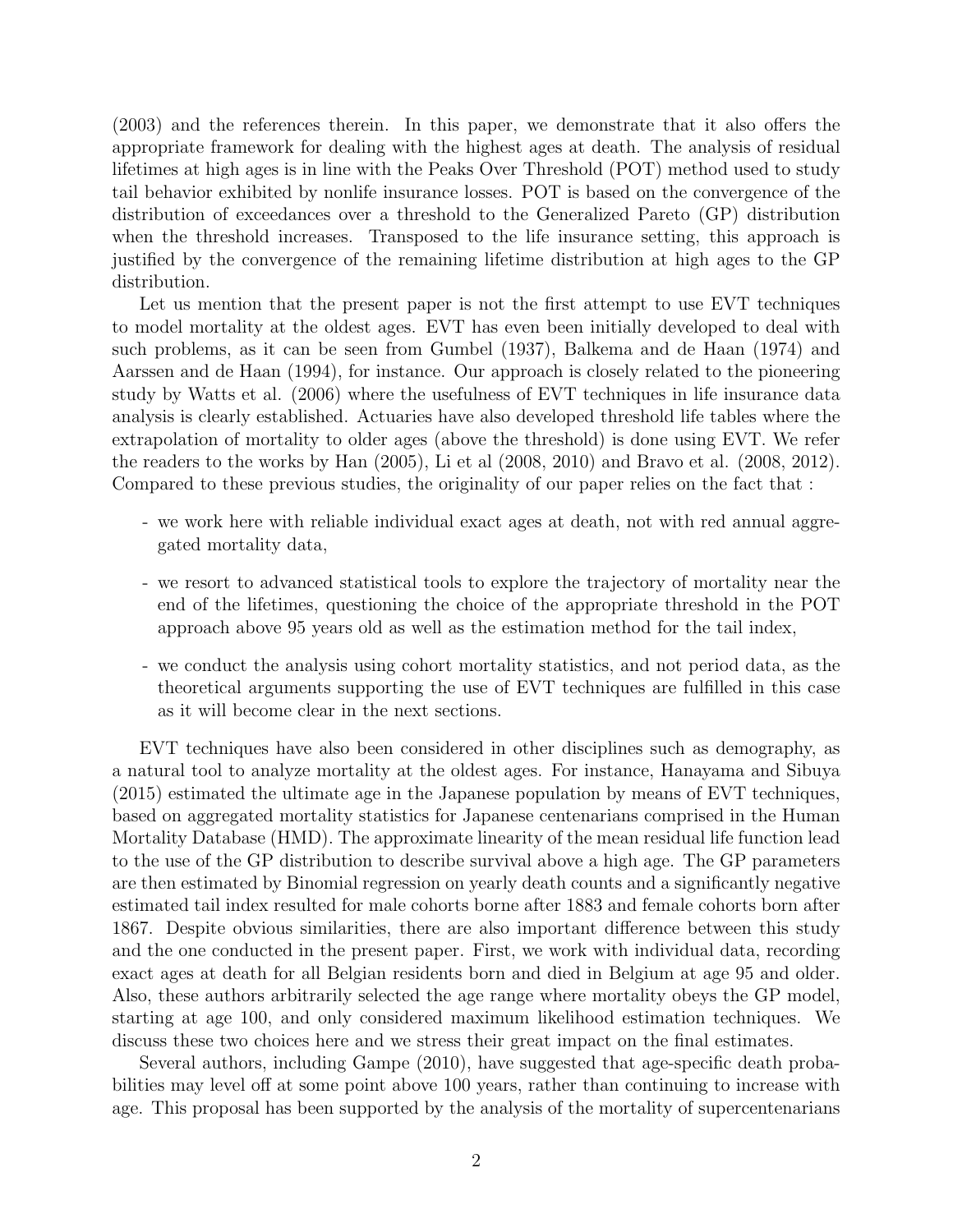(aged 110 and over) from many countries included in the International Database of Longevity (IDL). Notice that if the force of mortality tends to flatten at oldest ages then remaining lifetimes become ultimately Negative Exponential. The analysis conducted in the present paper suggests that the remaining lifetimes display a lighter tail compared to the Negative Exponential and that there is an upper bound on the human lifetime, that actuaries call ultimate age. Our results are in line with those obtained by Poulain et al. (2001) who concluded that the annual death probabilities between ages 100 and 108 rise from 0.35 to 0.5 for Belgian females and from 0.42 to 0.55 for Belgian males. These values are similar to those obtained by Kannisto (1994) from a significantly larger study population. Importantly, we work here with individual exact ages at death and never aggregate them over intervals, as this may bias the analysis.

Notice that actuaries are more interested in closing the life table in an appropriate manner, than to provide a final answer to the question of maximum lifespan. Indeed, the problem posed by the mortality pattern at oldest ages, with a still increasing, or plateauing, or even decreasing force of mortality after a maximum level has been reached, goes far beyond the actuarial expertise as almost no data is available at ages above 115. Actuaries nevertheless need an appropriate model, supported by empirical evidence, to close the life table so that actuarial calculations can be performed, typically in life annuity or reverse mortgage portfolios. To this end, this paper uses a unique database recording the ages at death for 19 extinct cohorts born in Belgium between 1886 and 1904. The survival of Belgian centenarians has been studied by Poulain et al. (2001). As explained by these authors, the National Register, a centralized, fully computerized population register for the whole population of Belgium that was established by law in 1985 (see Poulain (2010)), minimizes the risk of errors in recorded ages at death. This is why we use data extracted from the Belgian National Register to conduct the present study. As ages are recorded up to the day, we can model lifetimes on a continuous scale and apply EVT techniques to complete data, that are not censored by intervals.

The remainder of this paper is organized as follows. We start by describing the data used in the present study in Section 2. Section 3 gives a brief, user-friendly description of EVT tools that are necessary to analyze mortality at the oldest ages. The definition of the Generalized Extreme Value distribution is recalled, providing actuaries with a limit distribution for maxima subject to an appropriate standardization. Its connection to the Generalized Pareto distribution is established by taking the limit of the conditional distribution for the exceedances over a threshold. The presentation is made in terms of demographic indicators, to make it more appealing for actuaries working in life insurance. In particular, the close links existing between EVT and limiting residual lifetime distributions are made explicit. Selecting the threshold above which the exceedances obey the Generalized Pareto distribution is the key first step in actuarial application based on EVT. The analysis conducted here is based on tools proposed by Pickands (1975), Reiss and Thomas (1997) and McDonald et al. (2011). Section 4 is devoted to several applications of the model such as the estimation of ultimate age and the prediction of the highest age at death recorded among a group of individuals. The final Section 5 summarizes the main findings of the paper and briefly concludes.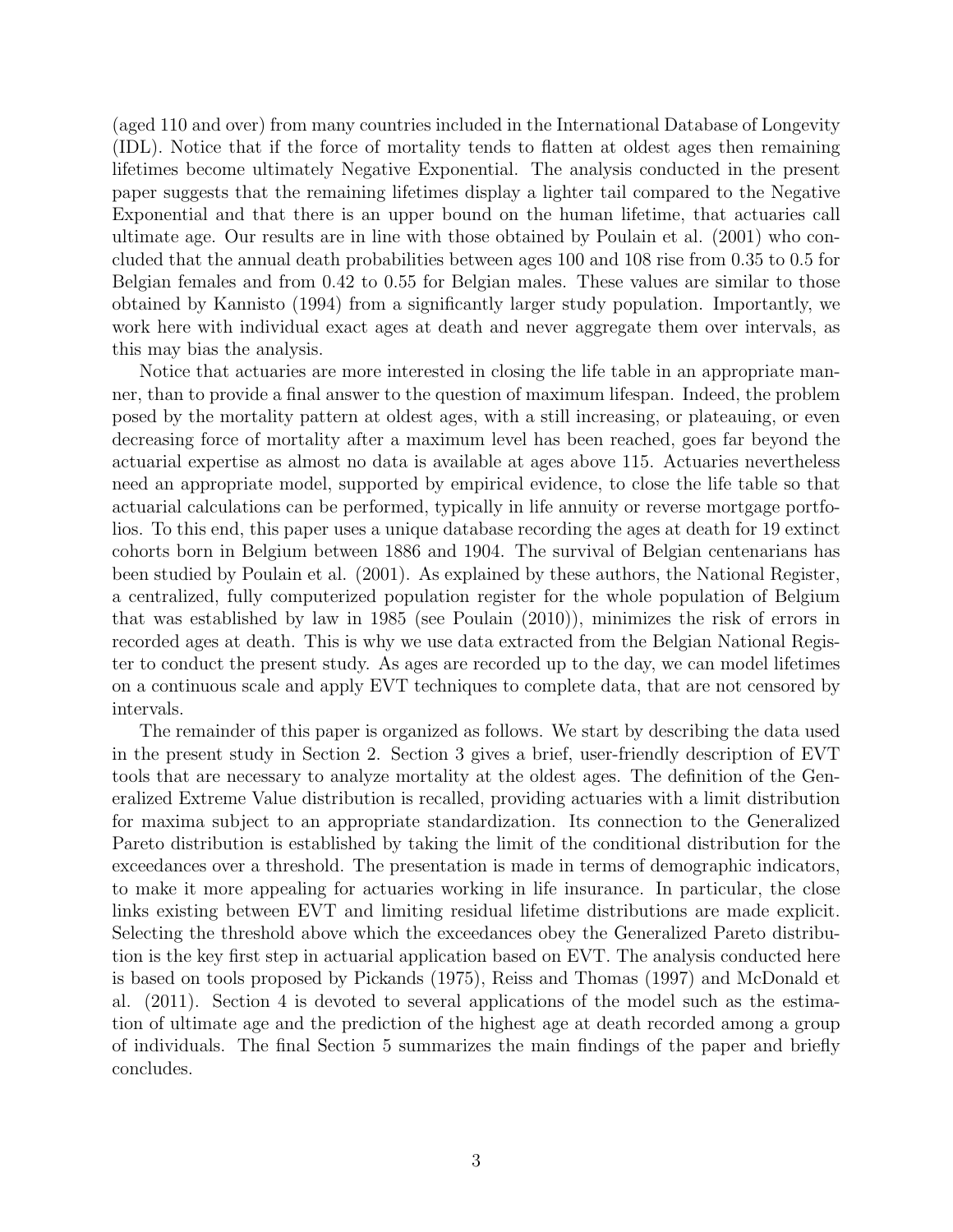### 2 Description of the data set

#### 2.1 Data source and validation process

As mentioned in the introduction to this paper, a national population register serves as the centralizing database in Belgium and provides official population figures. Statistics on births and deaths are available from this register according to basic demographic characteristics (e.g., age, gender, marital status). We have at our disposal the ages at death for every individual who died at age 95 or older, plus a list of survivors aged 95 and older at the end of the observation period. There are 46,666 observations relating to individuals born in Belgium who died after age 95 since 1981. The data basis comprises 22% males and 78% females. For each individual, we know the exact birth and death dates.

Data have been validated in a number of ways. For more details, we refer to Poulain et al. (2001), so that we can be confident in the reliability of the ages at death recorded in the database. In particular, all individual who were not born in Belgium have been excluded from the data set so that migrations can be neglected (as international mobility is almost inexistent for native Belgian citizens above age 95) and date of birth is recorded from official certificates (and not reported by individuals).

#### 2.2 Descriptive statistics

Basic descriptive statistics of the data sets are given in Table 2.1. The average age at death for females is greater than the one for males, as expected. However, the differences are rather modest, compared to the differences observed for the total lifetime from birth, except for the much higher number of females reaching age 95 compared to males. The highest ages at death observed in Belgium for these cohorts are 112.58 for females and 111.47 for males. Recall that Jeanne Calment died at the age of 122 years in 1997. After this record, only a single person, Sarah Knauss has lived for 119 years, and died in 1993. Since then, three women lived more than 117 years and three others are still alive at 116 years old.

|                        | Males  | Females |
|------------------------|--------|---------|
| Number of observations | 10,050 | 36,616  |
| Mean                   | 97.35  | 97.75   |
| Std. Dev.              | 2.05   | 2.37    |
| 1st Quartile           | 95.77  | 95.91   |
| Median                 | 96.79  | 97.12   |
| 3rd Quartile           | 98.36  | 98.99   |
| Maximum                | 111.47 | 112.58  |

Table 2.1: Basic descriptive statistics for the observed ages at death above 95, cohorts 1886 to 1904.

Cohort-specific data are displayed in Table 2.2 for both females and males. We can read there the initial number of individuals included in the analysis, for each extinct cohort born between 1886 and 1904 (that is, the number  $L_{95}$  of individuals born in calender year  $t \in \{1886,\ldots,1904\}$  still alive at age 95) as well as the age at death of the last survivor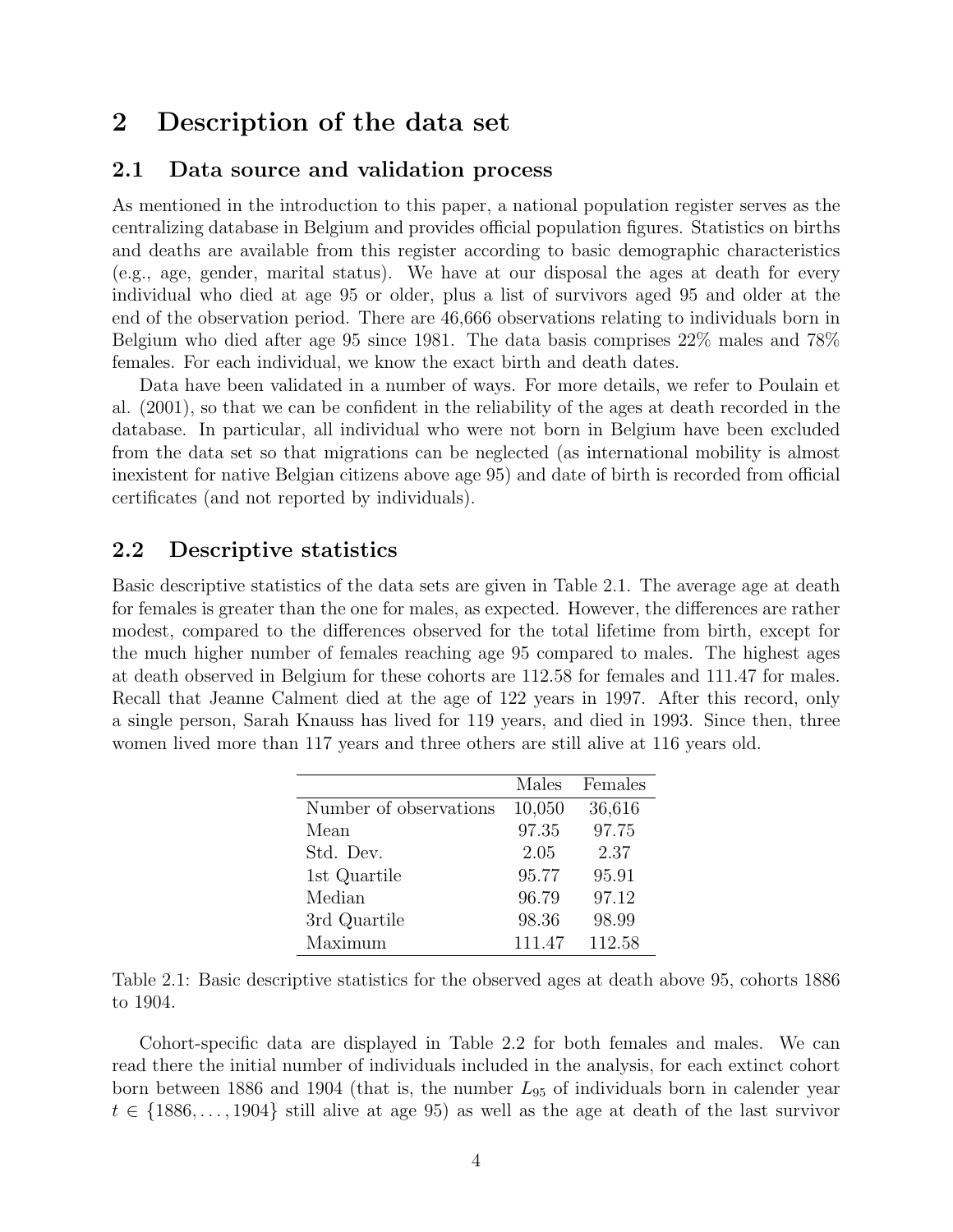for each cohort. These values are given separately for males and females. We can see there that  $L_{95}$  increases as time passes, as expected. Also, the number of individuals entering the study is larger for females compared to males. The maxima  $m$  are relatively stable over cohorts, and are higher for females compared to males: For each cohort, the last survivor was a female. In addition, there is no visible trend in the shifted life expectancy at 95. It even remains stable around 97 for all male and female cohorts. This seems to suggest no potential gain of longevity trough generations at these advanced ages.

|                  | Males    |                  |                     | Females  |        |                     |
|------------------|----------|------------------|---------------------|----------|--------|---------------------|
| $\boldsymbol{t}$ | $L_{95}$ | $\boldsymbol{m}$ | $95 + \hat{e}_{95}$ | $L_{95}$ | $\,m$  | $95 + \hat{e}_{95}$ |
| 1886             | 359      | 108.17           | 97.35               | 1045     | 107.78 | 97.70               |
| 1887             | 418      | 105.13           | 97.41               | 1130     | 110.45 | 97.64               |
| 1888             | 412      | 106.33           | 97.20               | 1242     | 110.32 | 97.68               |
| 1889             | 462      | 105.58           | 97.53               | 1208     | 110.16 | 97.69               |
| 1890             | 425      | 107.70           | 97.50               | 1311     | 112.58 | 97.60               |
| 1891             | 428      | 105.81           | 97.35               | 1368     | 109.72 | 97.70               |
| 1892             | 444      | 105.44           | 97.29               | 1510     | 110.89 | 97.72               |
| 1893             | 492      | 110.29           | 97.46               | 1544     | 107.75 | 97.63               |
| 1894             | 498      | 106.19           | 97.22               | 1760     | 107.41 | 97.71               |
| 1895             | 526      | 106.62           | 97.24               | 1852     | 109.38 | 97.86               |
| 1896             | 545      | 106.27           | 97.43               | 1894     | 109.79 | 97.85               |
| 1897             | 568      | 106.43           | 97.33               | 2009     | 109.85 | 97.72               |
| 1898             | 572      | 105.74           | 97.26               | 2149     | 110.89 | 97.71               |
| 1899             | 630      | 106.88           | 97.35               | 2301     | 111.60 | 97.72               |
| 1900             | 576      | 111.47           | 97.27               | 2460     | 111.70 | 97.78               |
| 1901             | 635      | 103.77           | 97.23               | 2787     | 110.36 | 97.89               |
| 1902             | 632      | 106.79           | 97.42               | 2829     | 112.36 | 97.82               |
| 1903             | 669      | 104.71           | 97.46               | 2980     | 109.96 | 97.81               |
| 1904             | 759      | 106.15           | 97.32               | 3237     | 110.18 | 97.74               |

Table 2.2: Initial size for each cohort  $(L_{95})$ , observed highest age at death  $(m)$  and mean age at death  $(95 + \hat{e}_{95})$ . Males and Females.

Box-plots are provided in Figure 2.1. Figure 2.2 displays the corresponding histograms. The boxplots reveal ages at death much above the medians and third quartile, for both genders. The same conclusion is reached on the basis of the histogram, where we see that the right tail expands on old ages, whereas the majority of deaths are concentrated before age 100.

### 3 Methodology

Now that the data basis has been presented, let us perform a statistical analysis using the tools from EVT.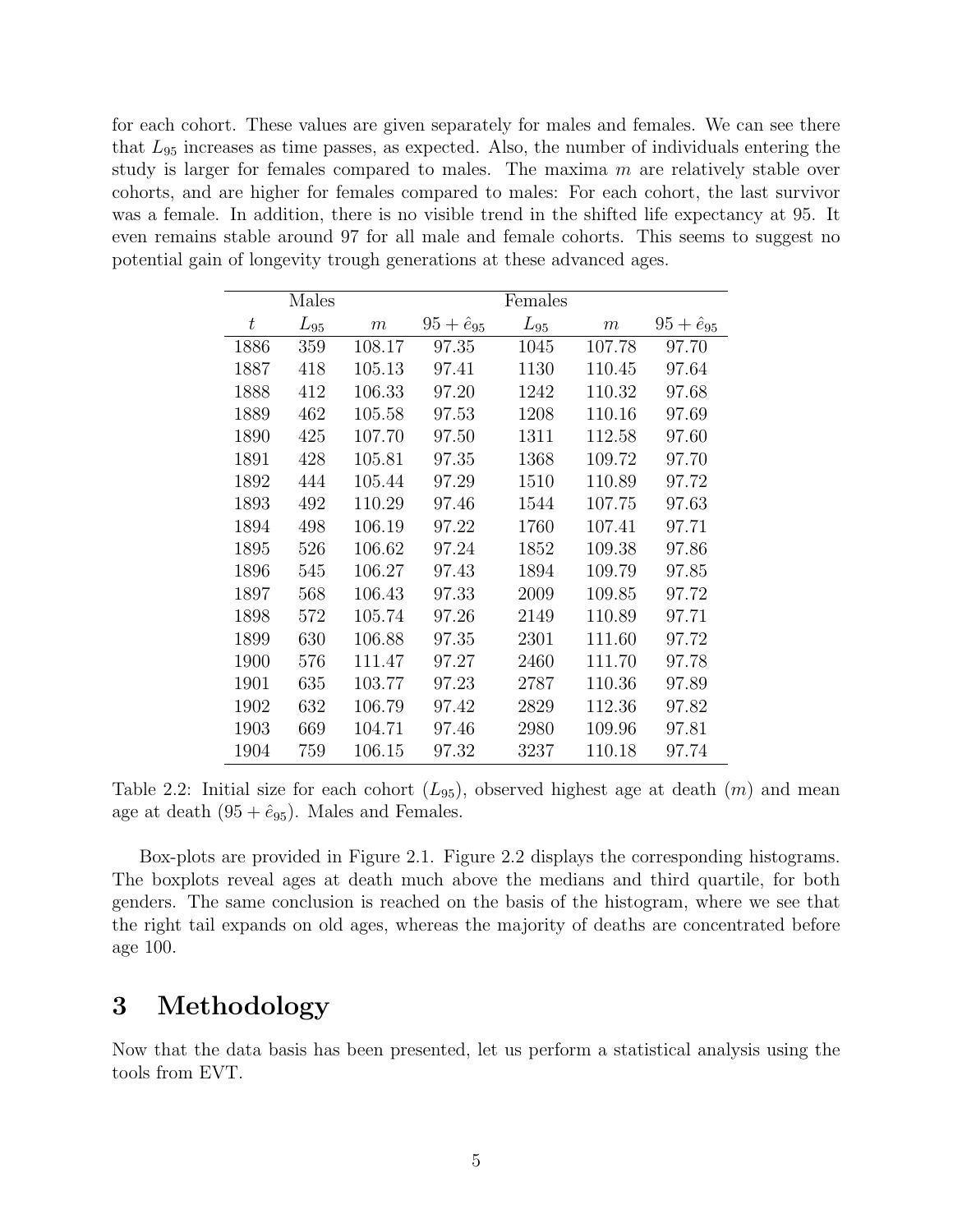

Figure 2.1: Boxplots for the observed ages at death above 95, cohorts 1886 to 1904.



Figure 2.2: Histograms for the observed ages at death above 95 for females (left panel) and males (right panel), cohorts 1886 to 1904.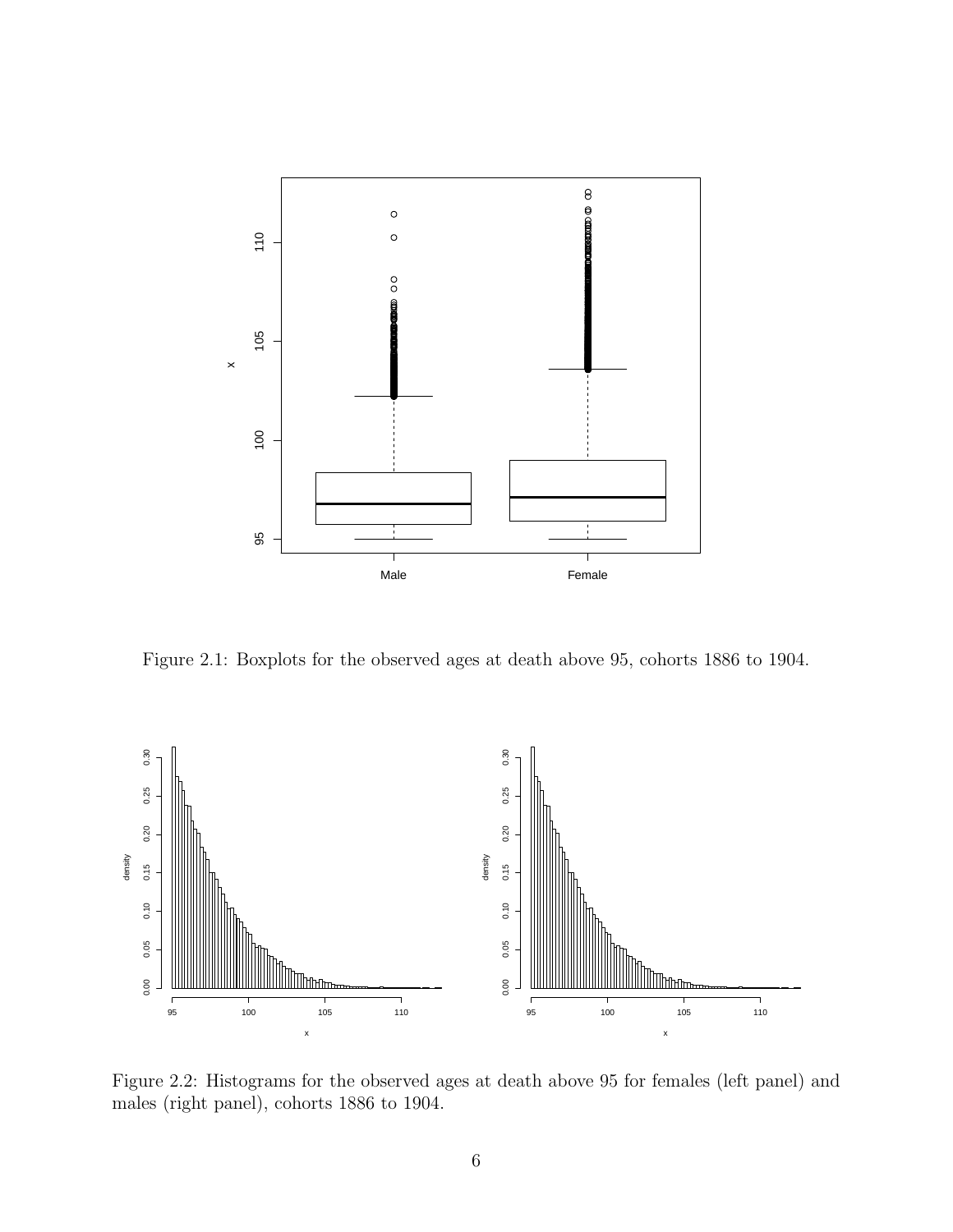### 3.1 Extreme Value Theory (EVT) for mortality at the oldest ages

Consider a sequence of independent individual lifetimes  $T_1, T_2, T_3, \ldots$  with common distribution function

$$
_xq_0 = \mathbf{P}[T_i \le x], \ \ x \ge 0,
$$

for  $i = 1, \ldots, n$ , satisfying  $_0q_0 = 0$ . Here,  $T_i$  represents the total lifetime, from birth to death. It may also represent the remaining lifetime after a given initial age  $\alpha$  (equal to 95 in our study), with common distribution function  $_xq_\alpha$ .

Define a sequence of maxima  $M_n = \max\{T_1, T_2, \ldots, T_n\}$ . In words,  $M_n$  represents the oldest age at death observed in an homogeneous group of  $n$  individuals subject to the same life table  $x \mapsto xq_0$ . EVT studies the asymptotic behavior of  $M_n$  when n tends to infinity and provides results analogous to the central limit theorem for maxima (rather than sums), provided some mild technical conditions on  $x \mapsto xq_0$  are fulfilled. Of course, without further restriction,  $M_n$  obviously approaches the upper limit of the support

 $\omega = \sup\{x \geq 0 | x q_0 < 1\}$ , possibly infinite.

This is easily seen from

$$
P[M_n \le x] = (xq_0)^n \to \begin{cases} 0 \text{ if } x < \omega \\ 1 \text{ if } x \ge \omega \end{cases} \text{ as } n \to \infty.
$$

Once  $M_n$  is appropriately centered and normalized, however, it may converge to some specific limit distribution. Precisely, if there exist sequences of real numbers  $a_n > 0$  and  $b_n \in \mathbb{R}$  such that the normalized sequence  $(M_n - b_n)/a_n$  converges in distribution to H, i.e.

$$
\lim_{n \to +\infty} P\left[\frac{M_n - b_n}{a_n} \le x\right] = \lim_{n \to +\infty} \left(a_{n} x + b_n q_0\right)^n = H(x) \tag{3.1}
$$

for all points of continuity of  $H$ , then  $H$  is a Generalized Extreme Value (GEV, in short) distribution, i.e.  $H = H_{\xi}$  given by

$$
H_{\xi}(x) = \begin{cases} \exp\left(-(1+\xi x)^{-1/\xi}\right) & \text{if } \xi \neq 0, \\ \exp\left(-\exp(-x)\right) & \text{if } \xi = 0, \end{cases}
$$

where  $y_+ = \max\{y, 0\}$  is the positive part of y. The support of  $H_\xi$  is  $(-1/\xi, +\infty)$  if  $\xi > 0$ ,  $(-\infty, -1/\xi)$  if  $\xi < 0$  and the whole real line R if  $\xi = 0$ . Here, the parameter  $\xi$  controlling the right tail is called the tail index or the extreme value index. The three classical extreme value distributions are special cases of the GEV family: if  $\xi > 0$  we have the Fréchet distribution, if  $\xi < 0$  we have the Weibull distribution and  $\xi = 0$  gives the Gumbel distribution. When  $\xi > 0$ , we face lifetimes with heavy tails which contradicts empirical evidence available for human lifetimes (in this case, forces of mortality decrease with attained age). Thus, the cases  $\xi = 0$  and  $\xi < 0$  are of interest for life insurance applications. Notice that if (3.1) holds with  $\xi < 0$  then  $\omega < \infty$ , so that a negative value of  $\xi$  supports the existence of a finite ultimate age  $\omega$ .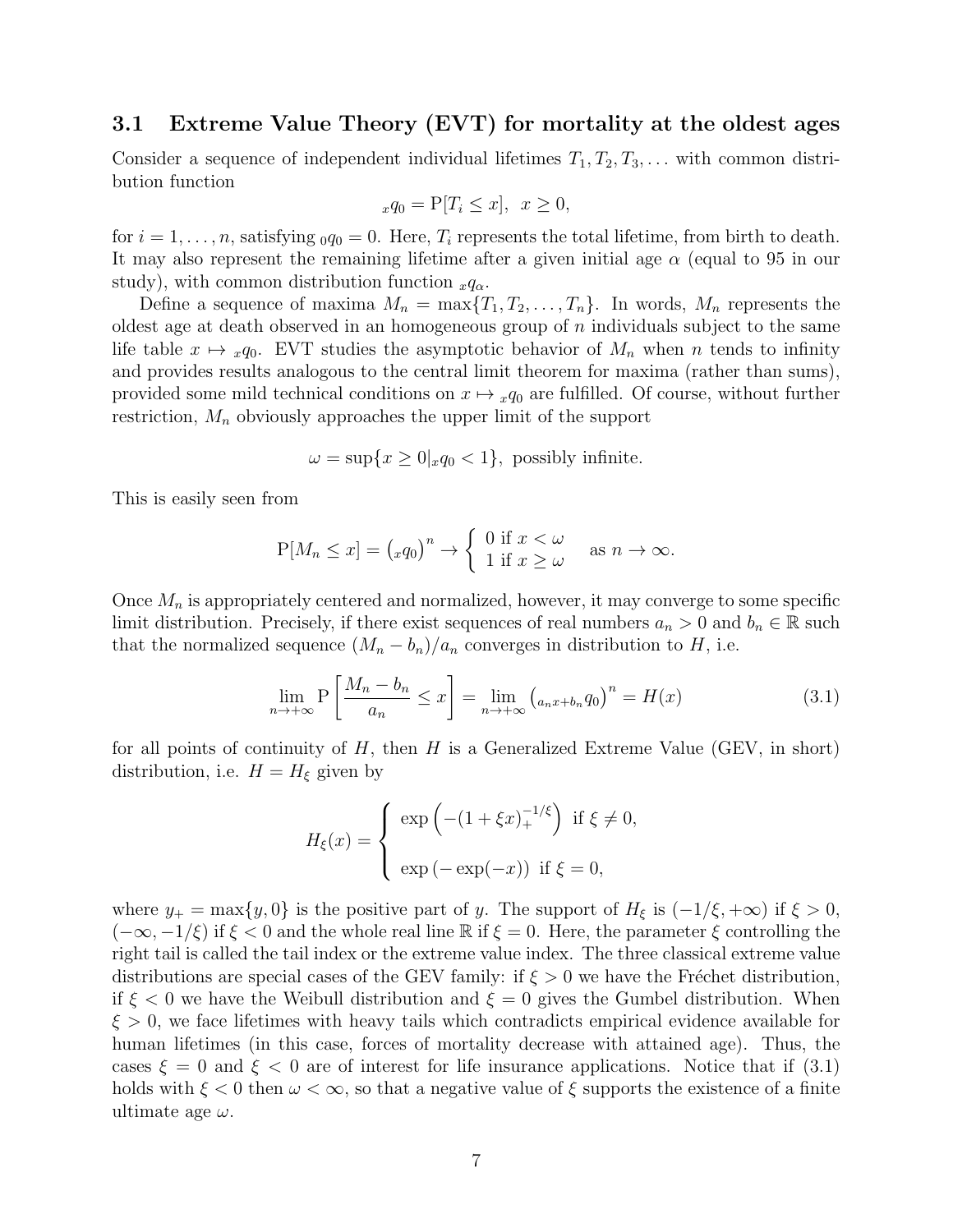A sufficient condition for (3.1) to hold is

$$
\lim_{x \to \omega} \frac{\mathrm{d}}{\mathrm{d}x} \left( \frac{1}{\mu_x} \right) = \xi \tag{3.2}
$$

where

$$
\mu_x = \frac{\frac{d}{dx}xq_0}{xp_0}
$$

is the force of mortality at age x. Intuitively speaking,  $\frac{1}{\mu_x}$  can be considered as the force of resistance to mortality, or force of vitality at age x. The resistance to mortality must thus stabilize when  $\xi = 0$  or become ultimately linear. A negative  $\xi$  indicates that the resistance ultimately decreases at advanced ages. For  $\xi < 0$  we have  $\omega < \infty$  and condition (3.2) implies

$$
\lim_{x \to \omega} ((\omega - x)\mu_x) = -\frac{1}{\xi}.
$$

#### 3.2 Limiting remaining lifetime distribution

Consider the remaining lifetime  $T - x$  at age x, given  $T > x$ , with distribution function

$$
s \mapsto {}_s q_x = \mathbf{P}[T - x \le s | T > x].
$$

It may happen that for large attained age  $x$ , this conditional probability distribution stabilizes after a normalization, that is, there exists a positive function a such that

$$
\lim_{x \to \omega} \mathbf{P}\left[\frac{T-x}{a(x)} > s \middle| T > x\right] = 1 - G(s), \quad s > 0,\tag{3.3}
$$

where  $G$  is a non-degenerate distribution function. It is possible to establish that only a limited class of distribution functions are eligible in (3.3), namely

$$
G(s) = G_{\xi}(s) = \ln H_{\xi}(s)
$$
  
= 
$$
\begin{cases} 1 - (1 + \xi s)^{-1/\xi} & \text{if } \xi \neq 0, \\ 1 - \exp(-s) & \text{if } \xi = 0. \end{cases}
$$

Here, the support is the half positive real line if  $\xi \geq 0$  and  $[0, -1/\xi]$  if  $\xi < 0$ . The related scale family known as the Generalized Pareto (GP) distribution is then defined as

$$
G_{\xi,\beta}(s) = G_{\xi}\left(\frac{s}{\beta}\right), \ \beta > 0.
$$

As particular cases of the GP distribution functions  $G_{\xi;\beta}$ , we find some classical distributions, namely the Pareto distribution when  $\xi > 0$ , the type II Pareto distribution when  $\xi < 0$  and the Negative Exponential distribution when  $\xi = 0$ . Thus, when  $\xi = 0$ , the remaining lifetimes at high ages become ultimately Negative Exponentially distributed so that the forces of mortality stabilize, in line with the empirical study conducted by Gampe (2010).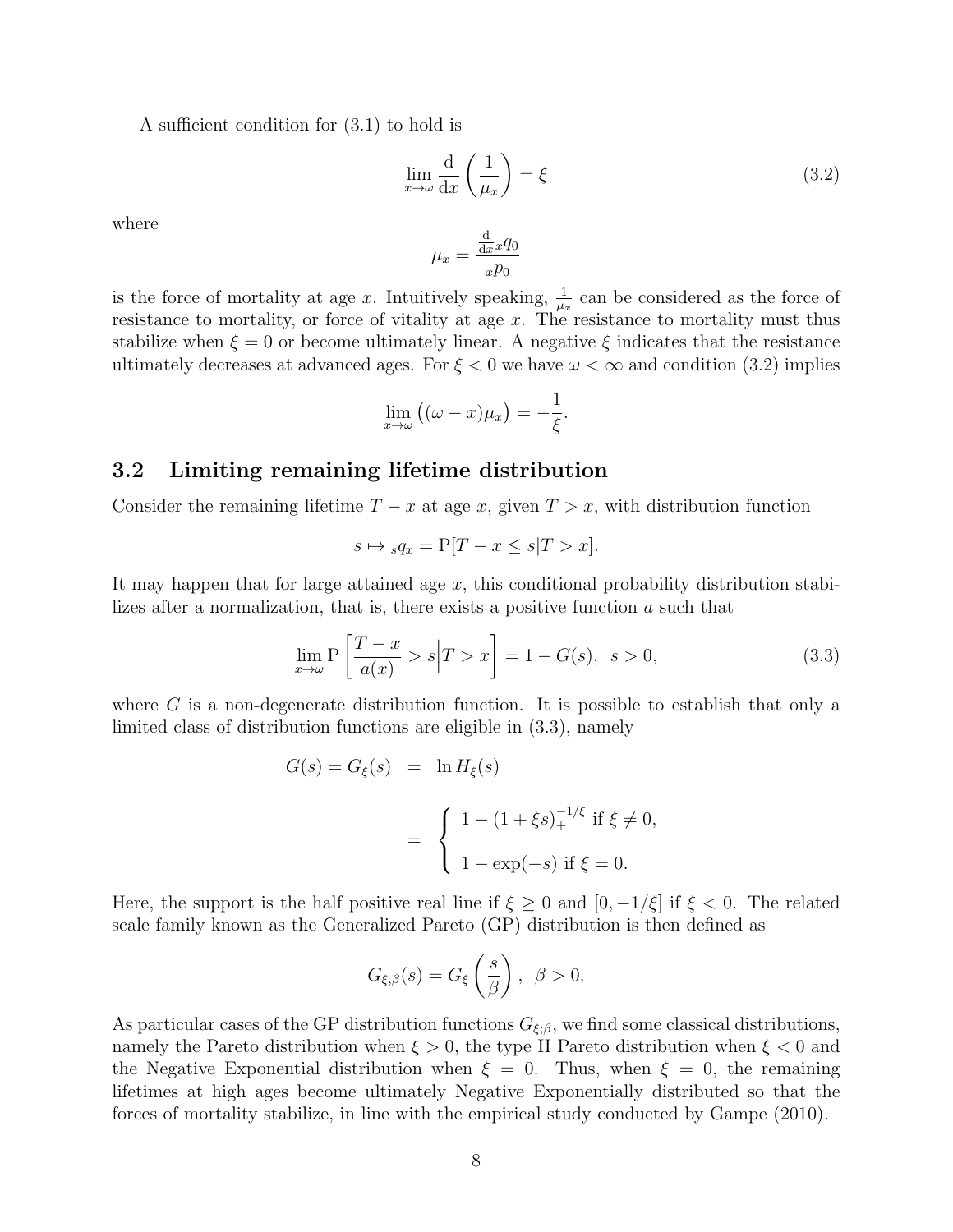Clearly, extreme value analysis for maxima is thus closely connected with the study of residual lifetimes. It can be shown that (3.1) holds with  $H = H_{\xi}$  if, and only if, (3.3) holds with  $G = G_{\xi}$ . In words,  $G_{\xi}$  describes the remaining lifetimes above sufficiently old ages if, and only if,  $H_{\xi}$  governs the sample maximum behaviour, i.e. if F belongs to the domain of attraction of a GEV distribution.

For some appropriate function  $\beta(\cdot)$ , the approximation

$$
s q_x \approx G_{\xi; \beta(x)}(s) \text{ for } s \ge 0 \tag{3.4}
$$

holds for x large enough. The approximation  $(3.4)$  is justified by the Pickands-Balkema-de Haan theorem:

$$
\lim_{x \to +\infty} \sup_{s \ge 0} |{}_{s}q_{x} - G_{\xi,\beta(x)}(s)| = 0
$$
\n(3.5)

is true provided that F satisfies some rather general technical conditions. In view of  $(3.4)$ the remaining lifetimes at age  $x$  can be treated as a random sample from the GP distribution provided  $x$  is large enough.

If  $\omega < \infty$ , i.e.  $\xi < 0$ , then a suitable transformation of the extreme value index  $\xi$  possesses an intuitive interpretation. Recall that the remaining life expectancy at age  $x$ , denoted as  $e_x$ , is defined as

$$
e_x = \mathbf{E}[T - x | T > x].
$$

Aarssen and de Haan (1994) established that for  $\xi < 0$ , so that an upper bound  $\omega$  exists on the life span, (3.1) is equivalent to

$$
\lim_{x \to \omega} \mathbf{E} \left[ \frac{T - x}{\omega - x} \middle| T > x \right] = \lim_{x \to \omega} \frac{e_x}{\omega - x} = -\frac{\xi}{1 - \xi} = \alpha
$$

These authors call  $\alpha = \alpha(\xi)$  the perseverance parameter and provide the following explanation. Consider an individual still alive at some advanced age x. The ratio  $\frac{T-x}{\omega-x}$  represents the percentage of the actual remaining lifetime  $T - x$  to the maximum remaining lifetime  $\omega - x$ . This percentage stabilizes, on average when  $x \to \omega$  and converges to  $\alpha$ , which thus appears as the expected percentage of the maximum possible remaining lifetime effectively used by the individual.

#### 3.3 Threshold selection

To be in a position to apply the results presented in the preceding section, we have first to determine what a threshold age  $x^*$  such that the approximation  $(3.4)$  is sufficiently accurate for  $x \geq x^*$ . Thus, our aim is to determine the youngest age beyond which the GP distribution offers a reasonable approximation to the remaining lifetime distribution. Notice that Li et al. (2008) and Bravo et al. (2012) also used statistical procedures to select the threshold age  $x^*$  above which the GP behavior appears. This is done by modeling the mortality below the threshold using a standard parametric model (Gompertz in these studies) and to shift to the GP model above the threshold. The optimal threshold value is then obtained by a grid search, maximizing the likelihood of the composite model. However, this selection procedure heavily depends on the appropriateness of the parametric model describing mortality below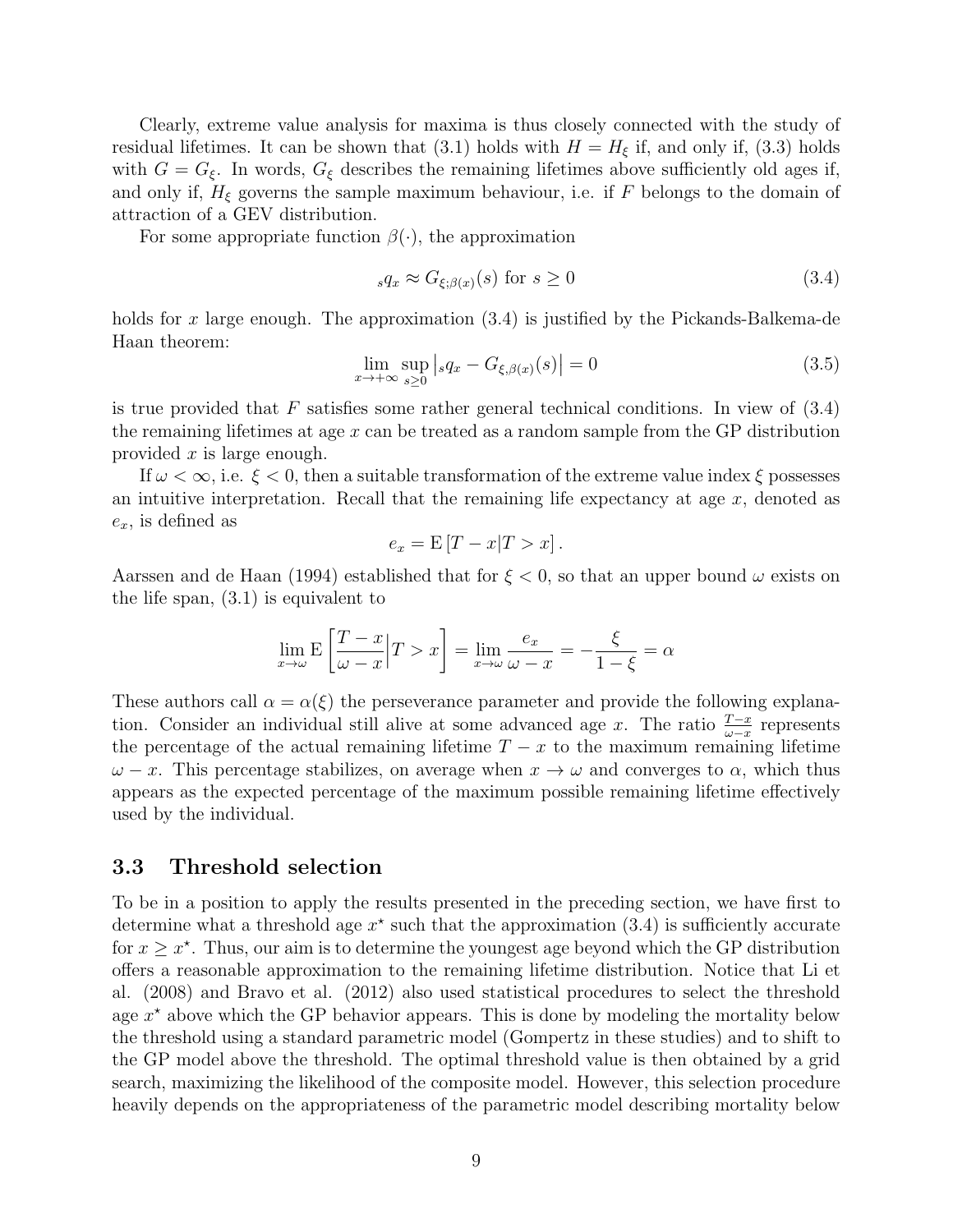the threshold. This introduces an additional specification risk in the analysis of mortality at the oldest ages whereas EVT is by essence a nonparametric approach to modeling the tails of a distribution. The flexible extreme value mixture model discussed in this section is also based on a composite model but it replaces the parametric specification for younger ages with a flexible nonparametric one, avoiding this drawback.

To identify the optimal threshold value, we can use the following graphical tools from EVT.

#### 3.3.1 Empirical mean excess function plot

It is easily checked that when a lifetime has the GP distribution function  $G_{\xi,\beta}$ , the remaining life expectancy is a linear function in the attained age  $x$ , that is,

$$
e_x = \frac{\beta}{1 - \xi} + \frac{\xi}{1 - \xi}x\tag{3.6}
$$

provided  $x < \omega \Leftrightarrow \beta + x\xi > 0$ . Hence, the idea is to determine, on the basis of the graph of the empirical version  $\hat{e}_x$  of  $e_x$ , a pivot age  $x^*$  such that  $\hat{e}_x$  becomes approximately linear for older ages for older ages.

The empirical version of the remaining life expectancy  $\hat{e}_x$  viewed as a function of attained age  $x$  is displayed in Figure 3.1. These values have been obtained from the observed ages at death  $\{t_1, t_2, \ldots, t_n\}$  comprised in the database by

$$
\widehat{e}_x = \frac{\sum_{i=1}^n t_i \mathbf{I}[t_i > x]}{\#\{t_i : t_i > x\}} - x = \frac{\sum_{i=1}^n (t_i - x)\mathbf{I}[t_i > x]}{\#\{t_i : t_i > x\}}
$$

where  $I[A] = 1$  if the event A did occur and 0 otherwise, and where  $\#B$  is the number of elements in the set B. As usual,  $\hat{e}_x$  is only evaluated at the observations, i.e. for  $x \in$  $\{t_1, t_2, \ldots, t_n\}$ . Denoting the observed ages at death arranged in ascending order as  $t_{[1]} \leq$  $t_{[2]} \leq \ldots \leq t_{[n]},$  we have in this case

$$
\widehat{e}_{t_{[k]}} = \frac{1}{n-k} \sum_{j=1}^{n-k} (t_{[k+j]} - t_{[k]}).
$$

Clearly, if the remaining lifetimes obey the Negative Exponential distribution, then the mean excess function is constant. Consequently, the plot of  $e_x$  versus age x will be an horizontal line. Short-tailed distributions will show a downward trend. On the contrary, an upward trend will be an indication of heavy tailed behaviour. The linear, decreasing shape of  $\widehat{e}_x$  in Figure 3.1 contradicts the Negative Exponential behavior of the remaining lifetime. A downward trend is clearly visible on Figure 3.1, supporting short-tailed behavior. Therefore, a negative value of tail index  $\xi$  is expected.

According to Poulain et al. (2001), the remaining life expectancies for Belgian male and female centenarians (i.e.  $e_{100}$ ) were estimated to 1.68 and 1.97, respectively. This is in line with the values displayed on Figure 3.1.

The comparison to Negative Exponentially distributed lifetimes can be performed with the help of an exponential QQ-plot. Its interpretation is easy. If the data are an independent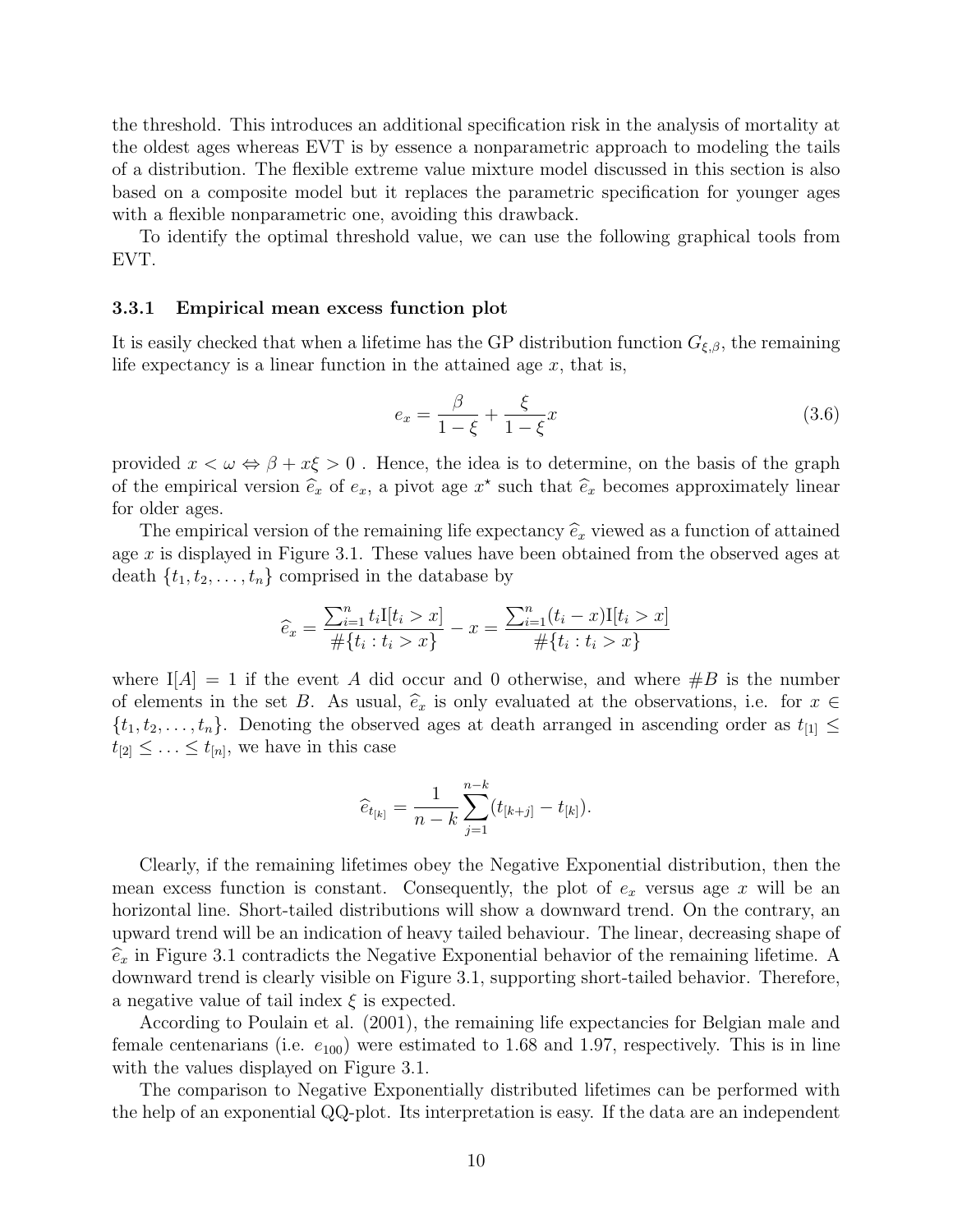

Figure 3.1: Empirical expected remaining lifetimes  $\hat{e}_x$  for males (left panel) and females (right panel).

and identically distributed sample from a Negative Exponential distribution, the points should lie approximately along a straight line. A convex departure from the ideal shape indicates a heavier tailed distribution in the sense that empirical quantiles grow faster than the theoretical ones. On the contrary, concavity indicates a shorter tailed distribution. It is easy to see a concave pattern of the exponential QQ-plot on Figure 3.2 confirming the short-tailed behavior of the lifetime distribution.

Here it is tricky to detect the lowest threshold beyond which the mean excess function plot becomes approximately linear (See Figure 3.2). Consequently, we favor automatic selection procedures for the threshold suggested in the literature. We refer the reader to Scarrott et al. (2012) for a detailed review of threshold selection methods.

#### 3.3.2 Pickands method

In its original paper, Pickands (1975) who established the theorem underlying the POT approach, also proposed a selection procedure for the threshold. This author defined  $x^* \equiv$  $T_{[n-4M+1]}$  since the 4M largest observations intuitively contain information about the upper tail of distribution function. We recall that  $T_{[k]}$  is the  $k^{th}$  order statistics in ascending order. Specifically, Pickands (1975) suggested to compute  $M$  in the following way. For each  $l, l = 1, 2, \ldots, \lfloor n/4 \rfloor$ , let  $d_l = \sup_{0 \le x < \infty} |S_l(x) - G_l(x)|$  where  $S_l(x)$  is the empirical upper tail defined as

$$
\hat{S}_l(x) = \frac{1}{4l} \sum_{m=1}^{4l-1} \mathbb{I} \Big[ T_{[n-m+1]} - T_{[n-4l+1]} \ge x \Big] \tag{3.7}
$$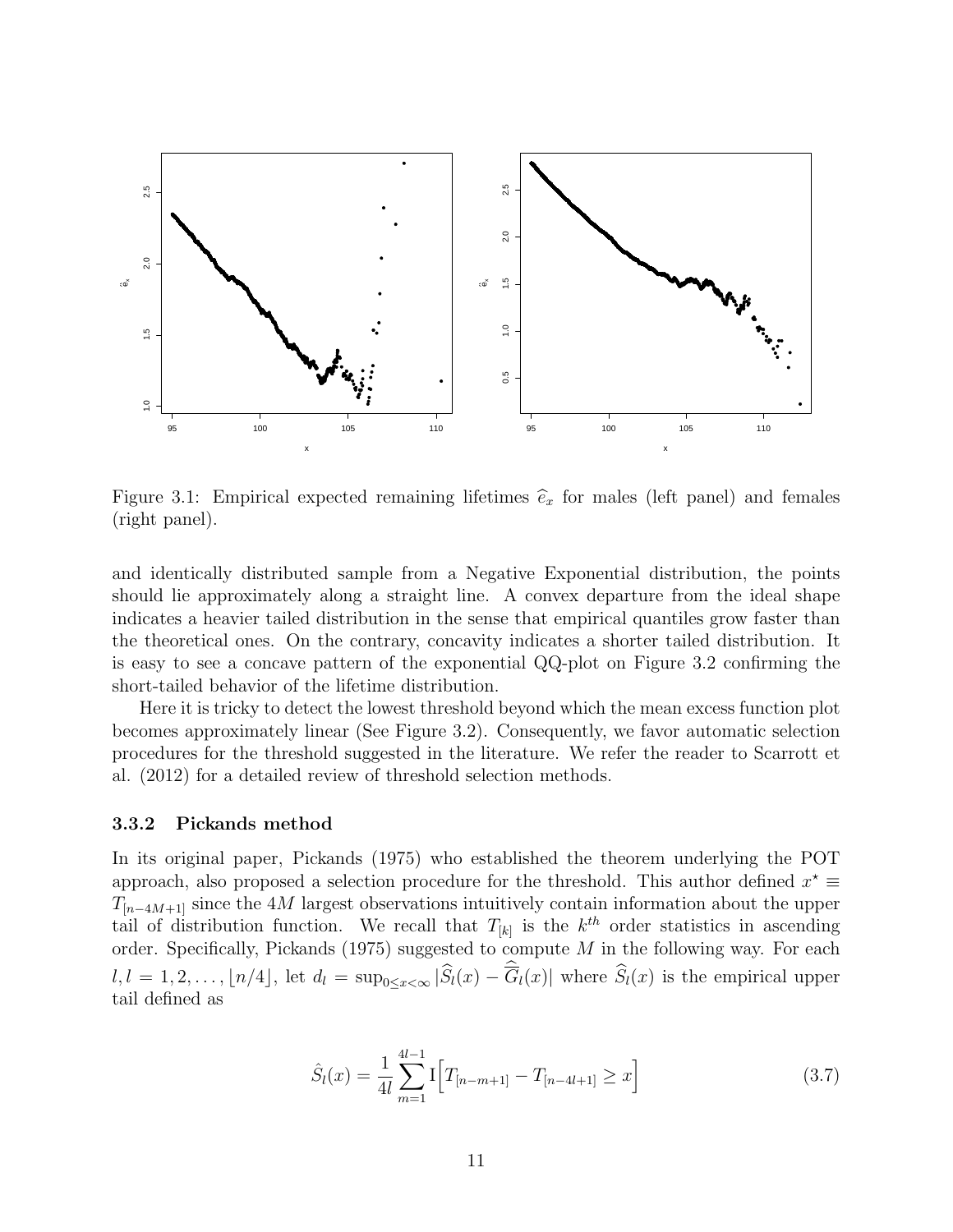

Figure 3.2: Exponential QQplot for lifetimes for males (left panel) and females (right panel).

and  $\hat{\overline{G}}(x)$  is the estimate of the survival function of the GP distribution with parameters  $\xi$ and  $\beta$  being estimated by the percentile method using the median and the third quartile. Notice that  $d_l$  is a kind of Kolmogorov-Smirnov test statistic. Finally, M is obtained as the smallest integer solution of

$$
d_M = \min_{1 \le l \le \lfloor n/4 \rfloor} d_l. \tag{3.8}
$$

Applying this method to our datasets we obtain the results displayed in Table 3.1.

|                | Male  | Female |
|----------------|-------|--------|
| M              | 2,302 | 3,159  |
| 4 M            | 9,208 | 32,256 |
| $T_{[n-4M+1]}$ | 95.24 | 95.41  |

Table 3.1: Values of  $M$ , 4 $M$  and  $T_{[n-4M+1]}$  obtained by the Pickands method for both males and females.

#### 3.3.3 Reiss - Thomas method

Reiss and Thomas (1997) proposed an automatic selection procedure to choose the optimal value of the threshold  $x^*$ . According to these authors  $x^* \equiv T_{[n-k^*+1]}$  where  $k^*$  minimizes

$$
\frac{1}{k-1} \sum_{i \le k} i^{\delta} \left( \widehat{\xi}_i - \widehat{\xi}_k \right)^2.
$$
 (3.9)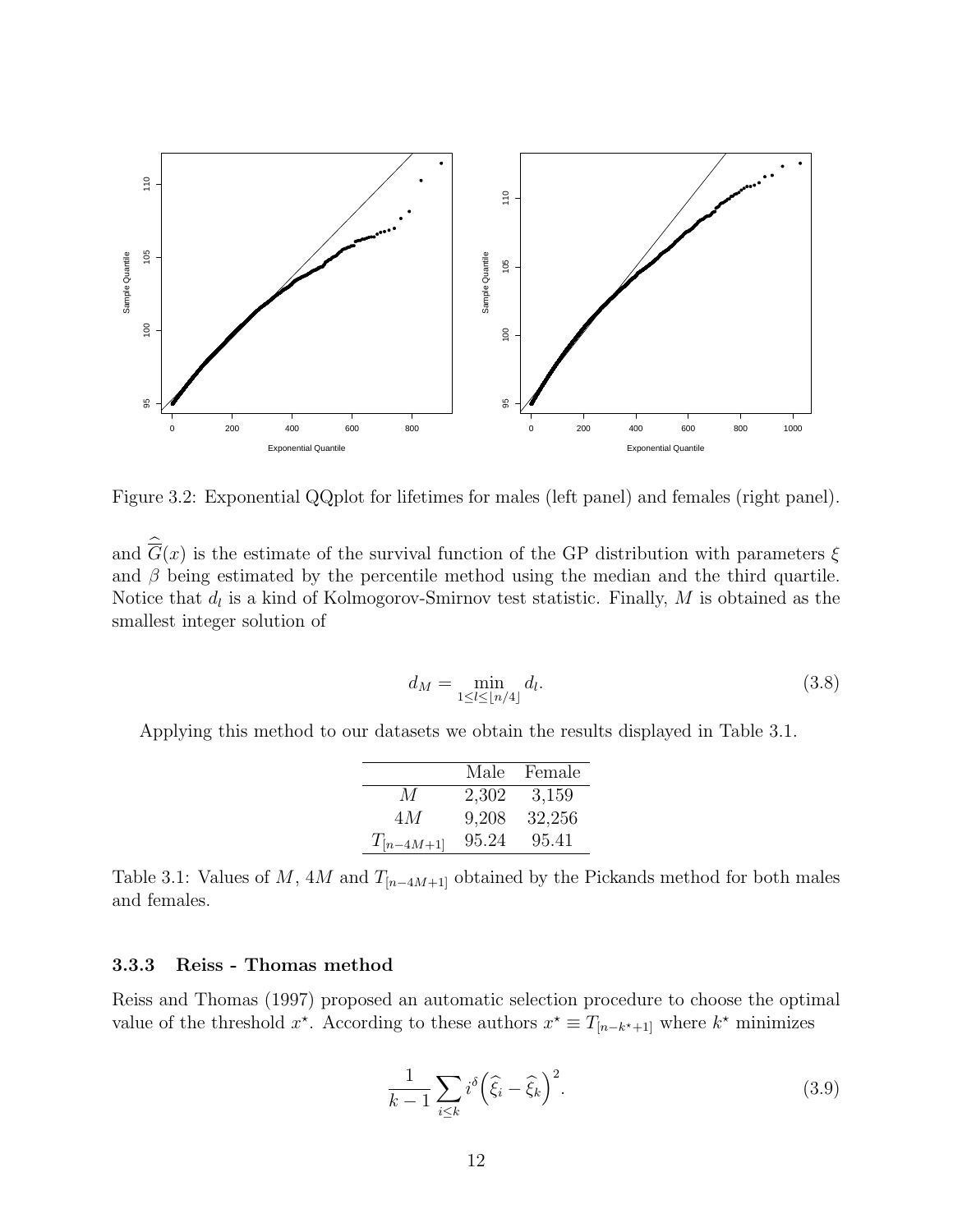Here,  $\xi_i$  is a shape parameter estimator based on the upper ordrered statistics  $T_{[n-i+1]}, \ldots, T_{[n]}$ . The tunning parameter  $\delta$  satisfies  $0 \le \delta \le 0.5$ . Neves and Alves (2004) recommand to take 0.35 as value of  $\delta$  for computations. In this setting, final values for  $k^*$  and  $x^*$  are recorded in Table 3.2.

|                 | Male  | Female |
|-----------------|-------|--------|
| $k^{\star}$     | 9,959 | 4,108  |
| $T_{[n-k^*+1]}$ | 95.03 | 100.89 |

Table 3.2: Values of  $k^*$  and  $x^*$  for both males and females with the Reiss - Thomas method.

#### 3.3.4 Flexible extreme value mixture model

As pointed out in Scarrott et al. (2012), more sophisticated threshold selection procedure have been developed in the last decade such as mixture model. Our goal is to approximate the upper tail of the lifetime distribution with the GP distribution without specifying any parametric form for the bulk of the distribution in order to avoid a specification risk. This differs from Li et al. (2008) who specified a Gompertz distribution below the threshold. Our purpose is achieved if the bulk of the distribution is simultaneously estimated nonparametrically. This model is precisely the one developed by MacDonald et al. (2011) with their flexible extreme value mixture distribution. Formally, if  $F$  is the common distribution of the  $T_1, T_2, T_3, \ldots$  then it is expressed as

$$
F(x|\lambda, u, \beta, \xi) = \begin{cases} (1 - \phi_u) \frac{H(x|\lambda)}{H(u|\lambda)} & x \le u \\ (1 - \phi_u) + \phi_u G(x|u, \beta, \xi) & x > u \end{cases}
$$
(3.10)

where  $\phi_u$  is the probability of being above the optimal threshold  $u \equiv x^*$ , H is a nonparametric kernel distribution which depends on a bandwidth parameter  $\lambda$  and G is the GP distribution function. The likelihood of model (3.10) is expressed as

$$
L(\theta) = L_K(\lambda, u)L_{PP}(u, \mu, \beta, \xi)
$$
\n(3.11)

where  $\theta = (\lambda, u, \mu, \beta, \xi)$  is the vector of parameters.  $L_K$  and  $L_{PP}$  respectively refer to the likelihood of the non-parametric and GP parts of the overall distribution.

The function nlbckdengpd from the R-package evmix has been used for estimation. The Epanechnikov kernel was specified for the non-parametric part as suggested by Wang et al. (1998) since it is optimal in the mean square sense. To avoid ties issue in kernel estimation, similar exact ages were uniformly spread over the same day as suggested in Einmahl et al. (2008). Maximum likelihood estimation of the model requires initial values for parameters  $\lambda, u, \beta$  and  $\xi$  for numerical optimization. As there exists no rule-of-thumb for choosing these values, a reasonable grid of values for each parameter was fixed, then the negative loglikelihood has been computed at each point of the cartesian product of those grids in order to reasonably surround the parameters space. Initial values were set as parameter values which minimized the negative log-likelihood. These values are in Table 3.3.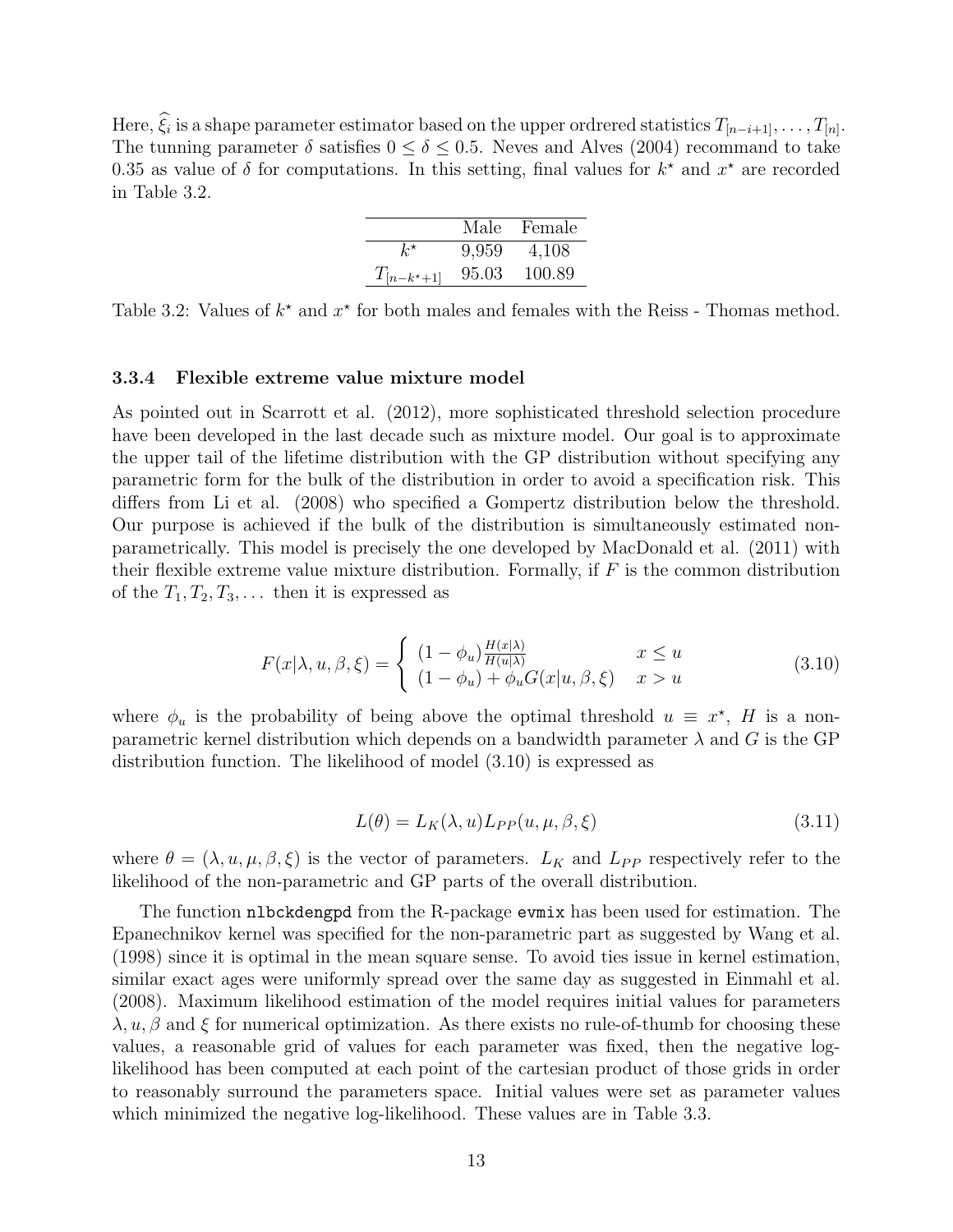|       | Males     | Females |
|-------|-----------|---------|
| U     | 99        | 100     |
| $\xi$ | $-()$ . 1 | $-0.1$  |
| 17    | 2         | 22      |
|       | 0.019     | 0.019   |

Table 3.3: Initial values for parameters of the flexible extreme value mixture model for both males and females.

Estimation results are summarised in Table 3.4. In order to asses the impact of the age range considered for estimation, we also consider the restricted dataset covering ages 98 and over. We start at age 98 because market statistics are available from the Belgian National Bank, acting as the insurance regulator, up to that age (the last category is open, gathering ages 99 and over).

|                                   | Males    |          | Females  |          |
|-----------------------------------|----------|----------|----------|----------|
| $\mathcal{X}$                     | >98      | > 95     | >98      | > 95     |
| u                                 | 98.89    | 97.82    | 99.99    | 100.01   |
| $\widehat{\xi}_{\widehat{\beta}}$ | $-0.156$ | $-0.140$ | $-0.125$ | $-0.125$ |
|                                   | 2.146    | 2.218    | 2.251    | 2.248    |
|                                   | 0.030    | 0.025    | 0.028    | 0.039    |

Table 3.4: Estimated values parameters of the flexible extreme value mixture model for both males and females.

We see from Table 3.4 that the estimated parameters remain stable when the age range is modified. In particular, the optimal age  $x^*$  is not affected when the initial age moves from 95 to 98.

#### 3.4 Final choice

Thresholds selected by all selection procedures are summarized in Table 3.5.

|                | Males |       | Females |        |
|----------------|-------|-------|---------|--------|
| Age            | > 98  | > 95  | >98     | > 95   |
| Pickands       | 98.40 | 95.24 | 98.60   | 95.41  |
| Reiss & Thomas | 98.07 | 95.03 | 100.89  | 100.89 |
| Mixture model  | 98.89 | 97.82 | 99.99   | 100.01 |

Table 3.5: Thresholds selected by all three automatic selection procedures for both males and females.

The GP distribution enjoys the convenient threshold stability property which ensures that if the lifetime has distribution function  $G_{\xi,\beta}$  then the remaining lifetime at any age x has distribution function  $G_{\xi,\beta+\xi x}$ . This basically says that provided the lifetime obeys the GP model, the remaining lifetime at any attained age x is still GP with the same index  $\xi$ .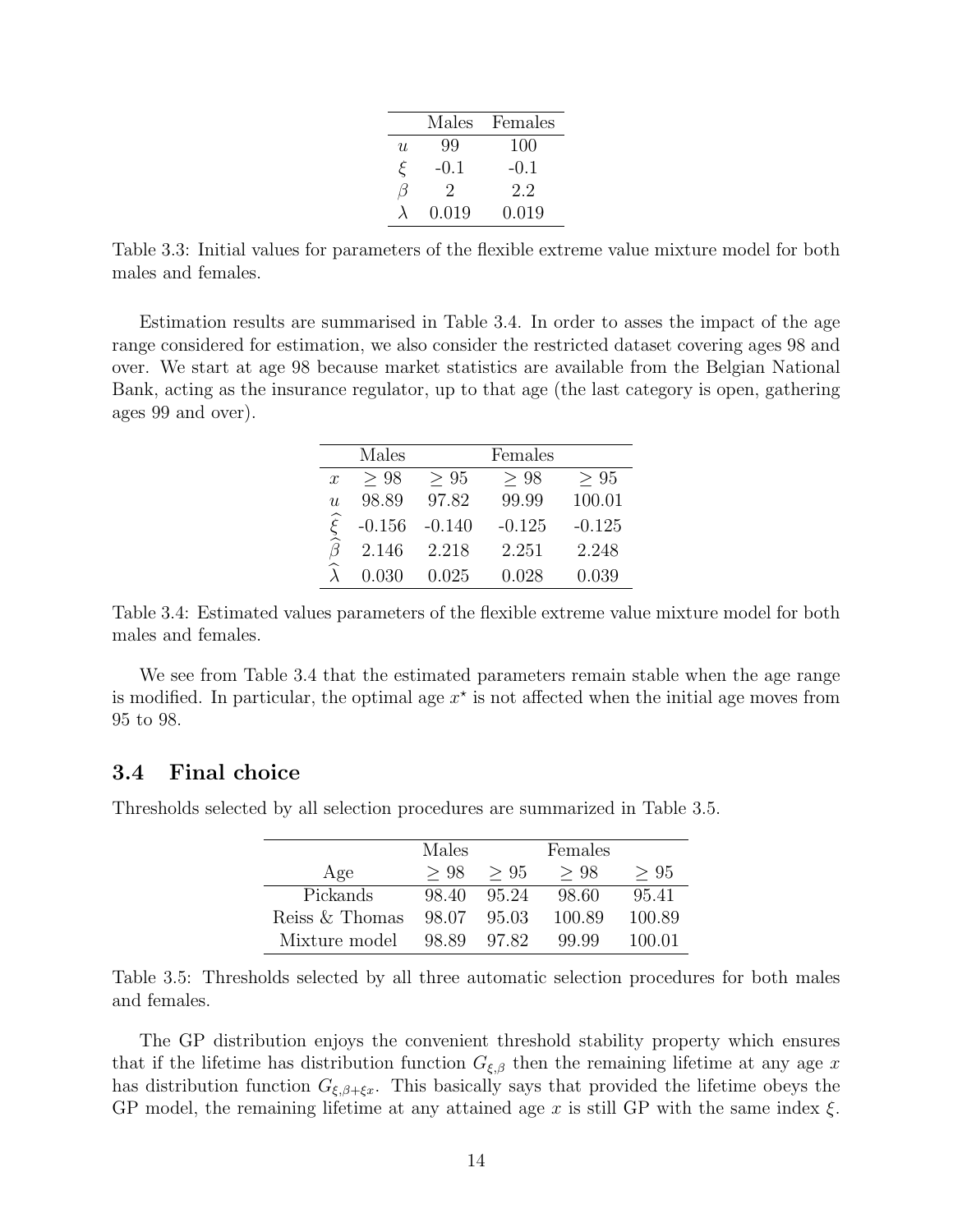Therefore, thresholds  $x^*$  was finally fixed at the maximum of those values in order to be in line with the property of threshold stability of the GP distribution. Henceforth, for the remainder of the paper,  $x^*$  is set to 98.89 for males and to 100.89 for females. This means that extreme value region for female ages appeared much later than for male ones. It also clearly reflects gender gap.

#### 3.5 Maximum Likelihood (ML) estimation of the GP parameters

Now that the threshold age  $x^*$  has been selected, the GP parameters have to be estimated from the observed  $T_i$  exceeding  $x^*$ . To this end, several methods are available, including moment estimation, probability-weighted moment estimation and maximum likelihood estimation. Maximizing the likelihood function is used here, due to its optimal statistical properties, its intuitive contents and its general acceptance in the actuarial community. Alternative methods are considered in Section 3.6.

The GP likelihood function for observed remaining lifetimes at attained age  $x^*$  is given by

$$
\mathcal{L}(\xi,\beta) = \prod_{i|t_i>x^*} \left( \frac{1}{\beta} \left( 1 + \frac{\xi}{\beta}(t_i - x^*) \right)^{-\frac{1}{\xi}-1} \right).
$$

The log-likelihood to be maximized writes

$$
L(\xi, \beta) = -\ln \beta \# \{ t_i | t_i > x^* \} - \left( 1 + \frac{1}{\xi} \right) \sum_{i | t_i > x^*} \ln \left( 1 + \frac{\xi}{\beta} (t_i - x^*) \right) \tag{3.12}
$$

where  $\#\{t_i | t_i > x^{\star}\}\$ is the number of survivors at age  $x^{\star}$ , denoted as  $L_{x^{\star}}$ . This optimization problem requires numerical algorithms. There are different approaches to get starting values for the parameters  $\xi$  and  $\beta$ . A natural approach consists in using moment conditions (that is, we equate sample mean and sample variance to their theoretical expressions involving  $\xi$ and  $\beta$ ), which gives

$$
\hat{\xi}^{MOM} = \frac{1}{2} \left( 1 - \frac{\bar{x}^2}{s^2} \right) \text{ and } \hat{\beta}^{MOM} = \frac{1}{2} \bar{x} \left( \frac{\bar{x}^2}{s^2} + 1 \right),\tag{3.13}
$$

where  $\bar{x}$  and  $s^2$  are the sample mean and variance of the observed  $t_i - x^*$ . For  $\xi < 0$ , the use of (3.13) does not require any additional assumption as all moments are finite.

Another convenient way to get starting values for the maximum likelihood estimates consists in fitting a straight line to the empirical remaining life expectancies, as a function of attained age x. The intercept and slope of a straight line fit to  $\hat{e}_x$  determine the estimations of  $\xi$  and  $\beta$  in accordance with (3.6).

It can be shown that for  $\xi > -0.5$ , the maximum likelihood (ML in short) regularity conditions are fulfilled. Hosking and Wallis (1987) proved that the ML estimators of the GP parameters  $(\hat{\xi}, \hat{\beta})$  are asymptotically Normally distributed with expected value  $(\xi, \beta)$  and approximate covariance matrix

$$
\Sigma_{(\widehat{\beta},\widehat{\xi})} = \frac{1}{n} \begin{pmatrix} (1+\xi)^2 & \beta(1+\xi) \\ \beta(1+\xi) & 2\beta^2(1+\xi) \end{pmatrix}.
$$
 (3.14)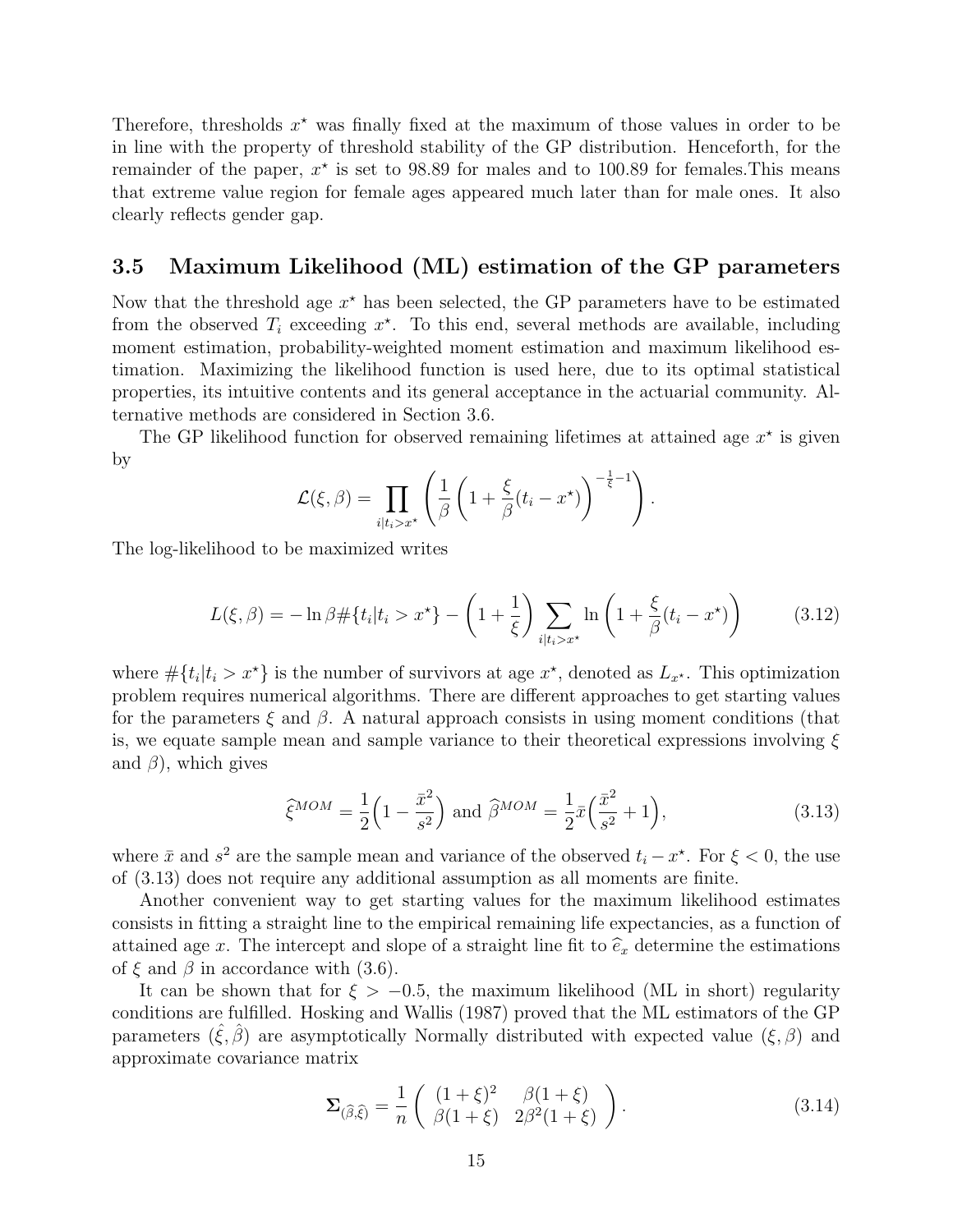This result allows us to obtain the standard errors for the ML estimators. For reasons of convergence of the algorithm, a reparametrization of the GP model with parameters  $\sigma = \log(\beta)$  and  $\alpha = 1/\xi$  is often used to maximize the likelihood.

ML estimation of GP parameters can be found in Table 3.6 together with standard errors. Since  $\hat{\xi} > -0.5$  in both cases, upper bounds of 95% confidence interval for tail index  $\xi$  can be obtained from the asymptotic Normality of the ML estimator  $\xi$  recalled above. The upper bounds to the resulting confidence intervals are -0.065 for females and -0.102 for males. Both bounds are negative supporting the assumption  $\xi < 0$  for both genders. Moreover, a Kolmogorov-Smirnov goodness-of-fit test has been performed to check the compliance of the data with the GP distributions. The resulting  $p$ -values are reported in Table 3.6. As they exceed all the usual confidence levels, the GP behavior cannot be rejected for the lifetime data under study.

| Parameters                   | Male     | Female   |
|------------------------------|----------|----------|
| $r^{\star}$                  | 98.89    | 100.89   |
| $L_{x^*}$                    | 1,940    | 4,104    |
| $\widehat{\zeta}^{ML}$       | $-0.132$ | $-0.092$ |
| s.e $(\widehat{\xi}^{ML})$   | 0.015    | 0.014    |
| $\widehat{\beta}^{ML}$       | 2.098    | 2.019    |
| s.e $(\widehat{\beta}^{ML})$ | 0.057    | 0.042    |
| KS pvalue                    | 0.828    | 0.951    |

Table 3.6: Maximum likelihood estimates for the GP parameters  $\beta$  and  $\xi$ , together with standard errors and Kolmogorov-Smirnov goodness-of-fit p-values.

In order to check whether the data comply with the GP distribution, we have plotted

- The histogram and the GP density function (see Figure 3.3)
- The GP QQ-plot (see Figure 3.4). In this plot the empirical quantiles versus the estimated GP quantiles are represented. If the GP model fits, a linear pattern must be visible.

Both histogram and density function exhibit the same shape. Furthermore, there is a clear linear pattern in the QQ-plot, which confirms that the GP model adequately describes the remaining lifetime distribution above  $x^*$ .

#### 3.6 Comparison with alternative estimators

Apart from the ML estimator, several other estimation procedures have been proposed in the literature for the tail index  $\xi$ . In this section, we compare ML estimation with some commonly-used alternative estimators:

**moment estimator** denoted as  $\hat{\xi}^{MOM}$  and  $\hat{\beta}^{MOM}$ , that have been presented in Section 3.5;

probability weighted moment estimator denoted  $\hat{\xi}^{PMOM}$  and  $\hat{\beta}^{PMOM}$  that are often used in EVT studies (we refer the reader to Beirlant et al. (2005a) for theoretical details);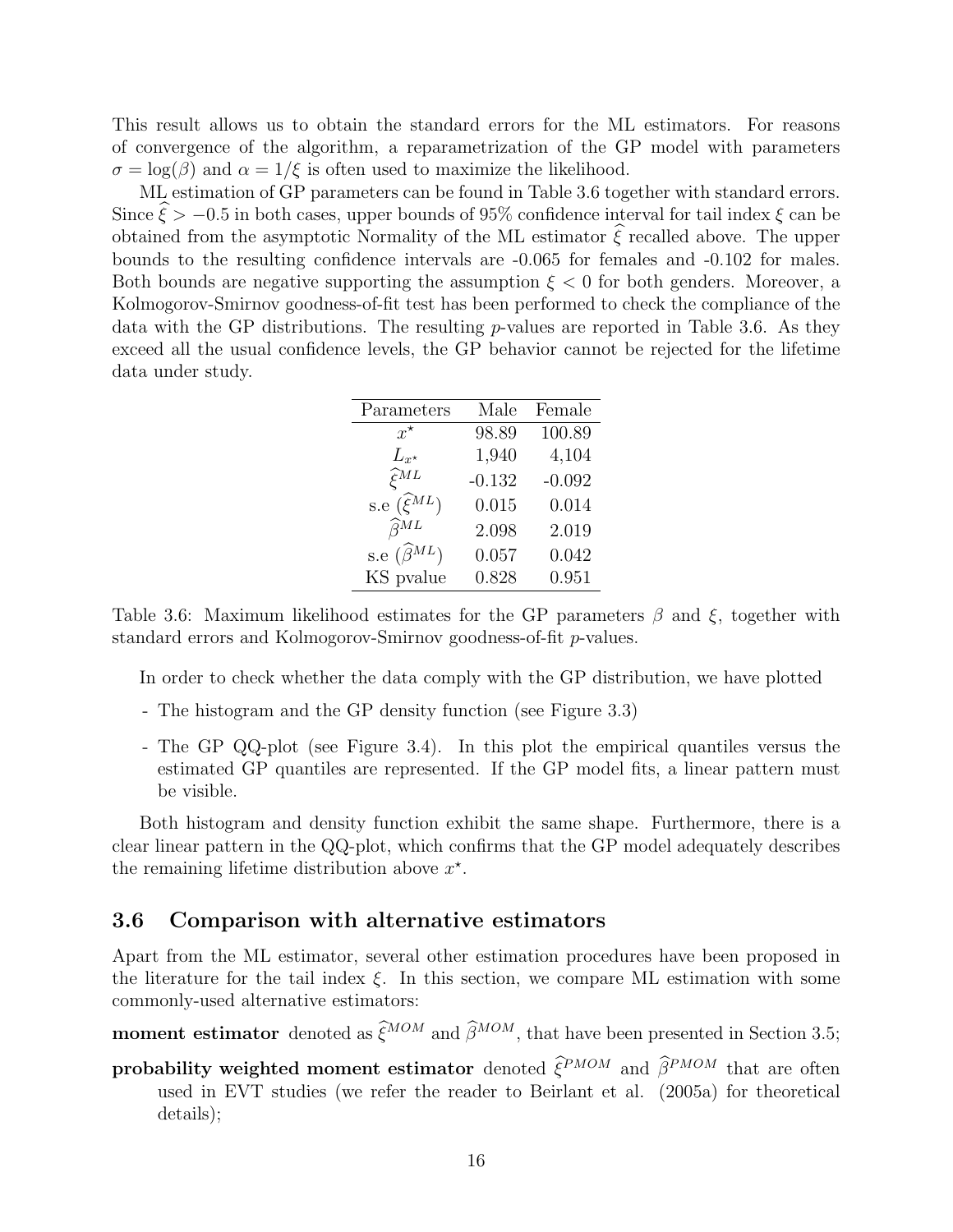

Figure 3.3: Histogram and GP density function (plain line) of the remaining lifetimes at age  $x^* = 98.89$  for males (left panel) and  $x^* = 100.89$  for females (right panel).



Figure 3.4: GP QQ-plots for the remaining lifetimes at age  $x^* = 98.89$  for males (left panel) and  $x^* = 100.89$  for females (right panel).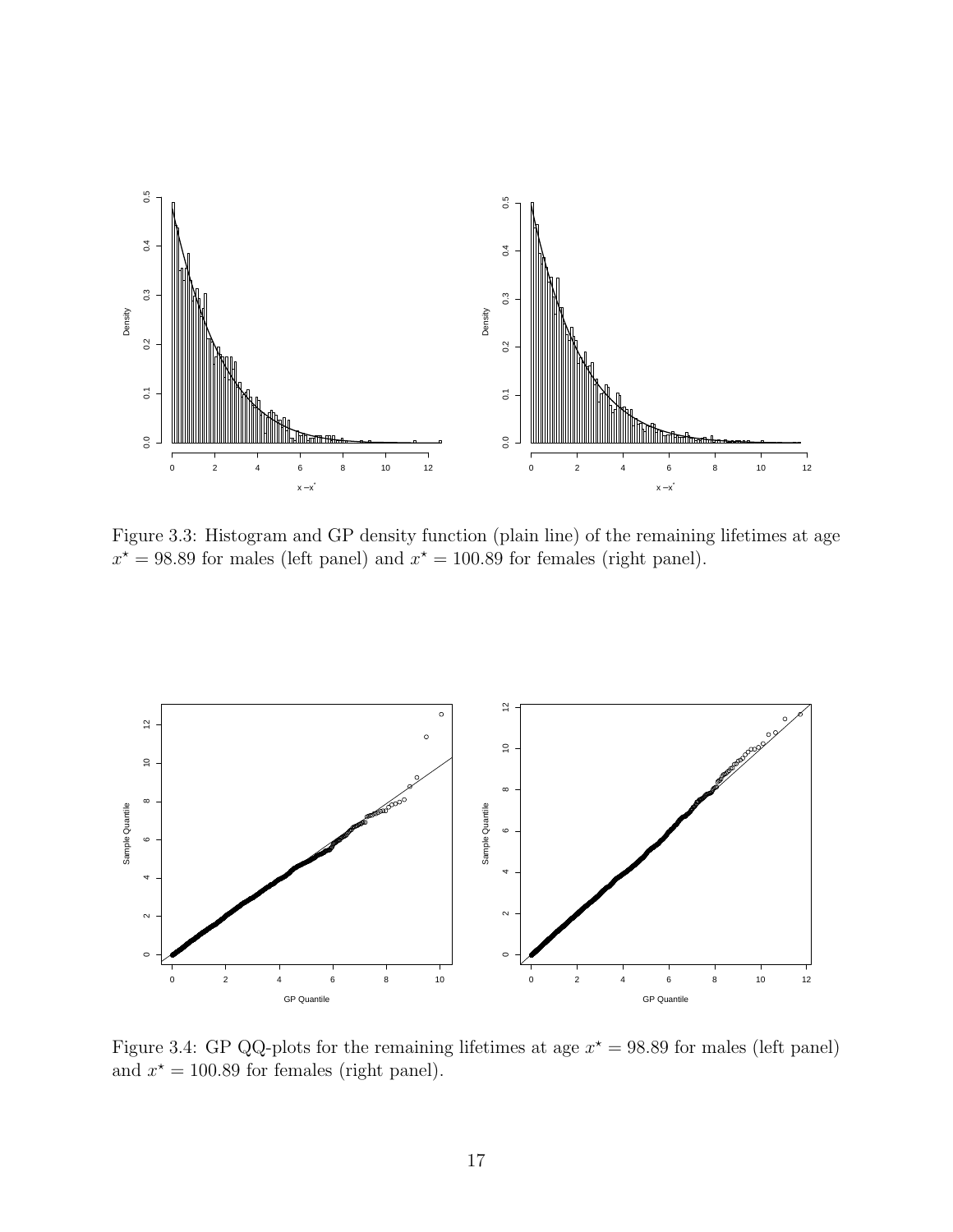### extended Hill estimator applicable to the case  $\xi < 0$ , denoted as  $\hat{\xi}^H$  and  $\hat{\beta}^H$  and proposed by Beirlant et al.(2005b);

# **moment-type estimator** denoted as  $\hat{\xi}^M$  and  $\hat{\beta}^M$  and proposed by Dekkers et al. (1989).

Results from these alternative estimators are summarized in Tables 3.8-3.7 for both females and males at optimal thresholds  $x^*$ . We see there that the estimated tail index for females is smaller than the one for males for all estimators while estimated scale parameter for females is higher than the ones of males. Clearly, the estimation method impacts on the estimated tail index, which in turn may lead to different conclusions, about the value of the ultimate age for instance. Despite these differences, all estimators support  $\xi < 0$ .

| ML.   |       | MOM PMOM                                 | M     |         |
|-------|-------|------------------------------------------|-------|---------|
|       |       | $\xi$ -0.132 -0.163 -0.171 -0.163 -0.155 |       |         |
| 2.098 | 2.160 | 2.175                                    | 2.128 | - 2.113 |

Table 3.7: Comparison of estimation results with optimal threshold  $x^* = 98.89$  for males.

|       |                   | MOM PMOM | M        |          |
|-------|-------------------|----------|----------|----------|
|       | $-0.092$ $-0.097$ | $-0.105$ | $-0.097$ | $-0.094$ |
| 2.019 | 2.027             | 2.043    | 1.997    | 1.991    |

Table 3.8: Comparison of estimation results with optimal threshold  $x^* = 100.89$  for females.

### 4 Some applications of the model

#### 4.1 Ultimate age  $\omega$

As the negativity of tail index is supported by the data, this implies the existence of a finite ultimate age  $\omega$  that can be estimated by

$$
\widehat{\omega} = x^* - \frac{\widehat{\beta}}{\widehat{\xi}}.\tag{4.1}
$$

Estimated ultimate age computed from (4.1) with ML estimates are displayed in Table 4.1. Simulated confidence intervals at 95% are also shown there, based on 10,000 simulations.

|                      | Males - | Females |
|----------------------|---------|---------|
| $\widehat{\omega}$   | 114.82  | 122.73  |
| $\widehat{\omega}^-$ | 112.31  | 118.19  |
| $\widehat{\omega}^+$ | 118.87  | 131.21  |
|                      |         |         |

Table 4.1: ML estimated ultimate ages with 95% simulated confidence interval  $(\hat{\omega}^-$  and  $\hat{\omega}^+$ are respectively lower and upper bounds) for both male and female.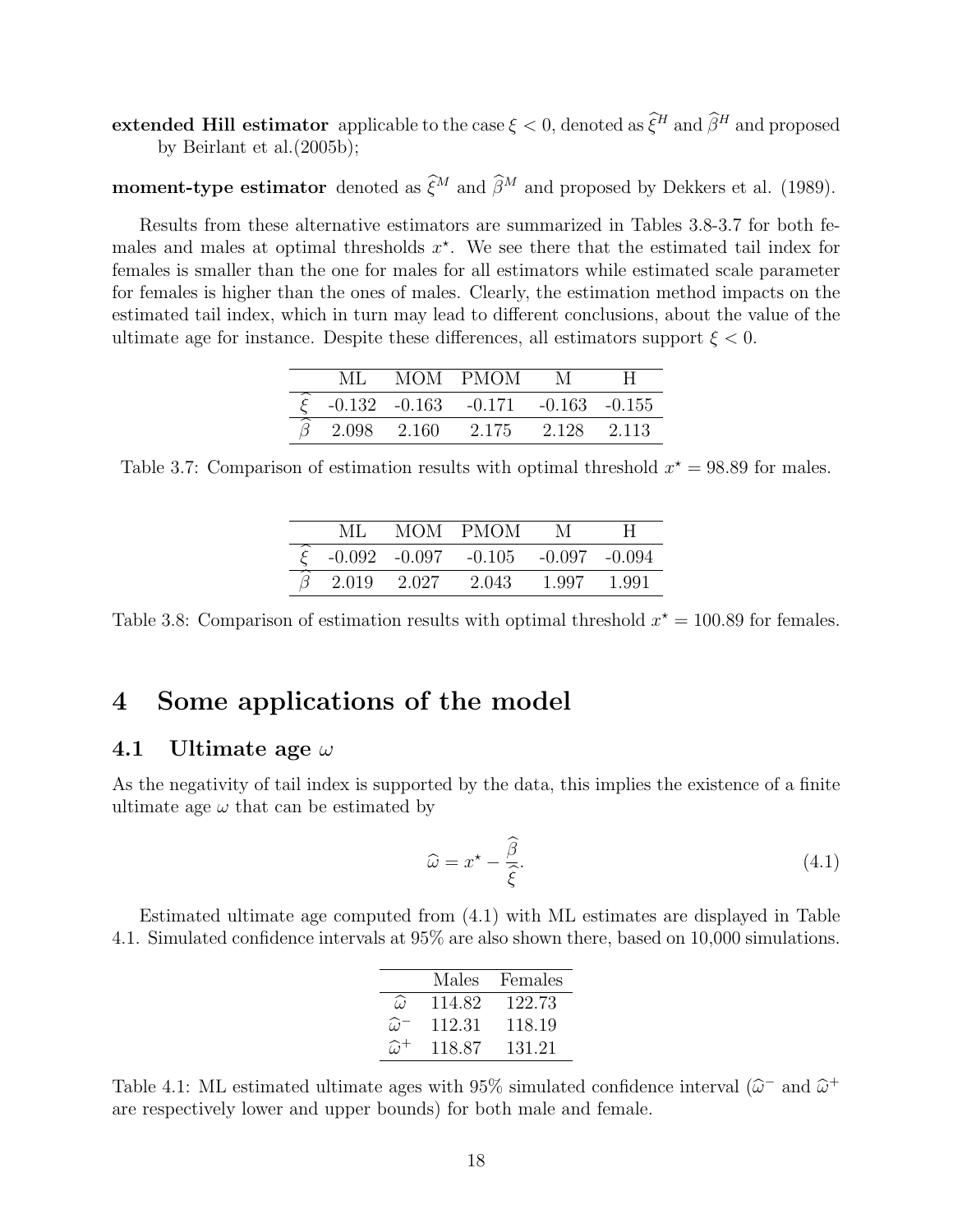Female population has the highest estimated ultimate age. Estimations are in line with the highest ages at death 112.58 recorded for females and 111.47 recorded for males.

Estimated ultimate age derived from alternative estimators are also considered. For moment type estimators  $\tilde{\xi}^M$  and  $\tilde{\xi}^H$ , we estimate  $\omega$  as proposed by Einmahl and Magnus (2008):

$$
\widehat{\omega}_{k^*} = T_{[n-k^*]} \left( 1 - M_n^{(1)}(k^*) \frac{1 - \min(0, \widehat{\xi}_{k^*})}{\widehat{\xi}_{k^*}} \right) \tag{4.2}
$$

with  $k^* = n - i^*$ . Under some mild technical conditions that can be found in Dekkers et al. (1989), √

$$
\frac{\sqrt{k^{\star}}\left(\widehat{\omega} - \omega\right)}{T_{\left[n-k^{\star}\right]} M_{n}^{\left(1\right)}\left(1 - \widehat{\xi}\right)}
$$

is Normally distributed with zero mean and variance

$$
\frac{(1-\xi)^2(1-3\xi+4\xi^2)}{\xi^4(1-2\xi)(1-3\xi)(1-4\xi)}.
$$

Therefore, simulated confidence intervals for  $\omega$  can be provided. Results are summarized in Tables 4.3-4.2 for females and males, respectively. Notice how estimated ultimate age is sensitive to the estimator used for computation.

|                             | ML.    | <b>MOM</b> | <b>PMOM</b> | M      |        |
|-----------------------------|--------|------------|-------------|--------|--------|
| $\overline{\hat{\omega}}$   | 114.82 | 112.14     | 111.64      | 111.91 | 112.53 |
| $\overline{\hat{\omega}^-}$ | 112.31 | 109.81     | 109.05      | 109.07 | 109.29 |
| $\widehat{\omega}^+$        | 118.87 | 116.20     | 116.65      | 114.75 | 115.76 |
|                             |        |            |             |        |        |

Table 4.2: Alternative estimators results with optimal threshold  $x^* = 98.89$  for males.

| $\widehat{\omega}$<br>122.73<br>121.86<br>120.30<br>121.41<br>122.14<br>$\hat{\omega}^-$<br>115.80<br>118.19<br>115.80<br>117.43<br>116.09<br>127.03<br>131.21<br>129.53<br>128.20<br>130.22 |                      | ML | <b>MOM</b> | <b>PMOM</b> | M | Н |
|----------------------------------------------------------------------------------------------------------------------------------------------------------------------------------------------|----------------------|----|------------|-------------|---|---|
|                                                                                                                                                                                              |                      |    |            |             |   |   |
|                                                                                                                                                                                              |                      |    |            |             |   |   |
|                                                                                                                                                                                              | $\widehat{\omega}^+$ |    |            |             |   |   |

Table 4.3: Alternative estimators results with optimal threshold  $x^* = 100.89$  for females.

#### 4.2 Highest age at death  $M_n$

As pointed out by Wilmoth and Robine (2003), the maximum age at death can be modelled statistically as an extreme value of a random sample. In order to study the behavior of the highest age at death, we use the GP approximation of the exceedances. Under the conditions that yield to the GP approximation  $G_{\xi;\beta}$  for the remaining lifetime distribution at age  $x^*$ , the number  $L_{x^*}$  of survivors at threshold age  $x^*$  is roughly Poisson with mean  $\ell_{x^*} = \mathbb{E}[L_{x^*}]$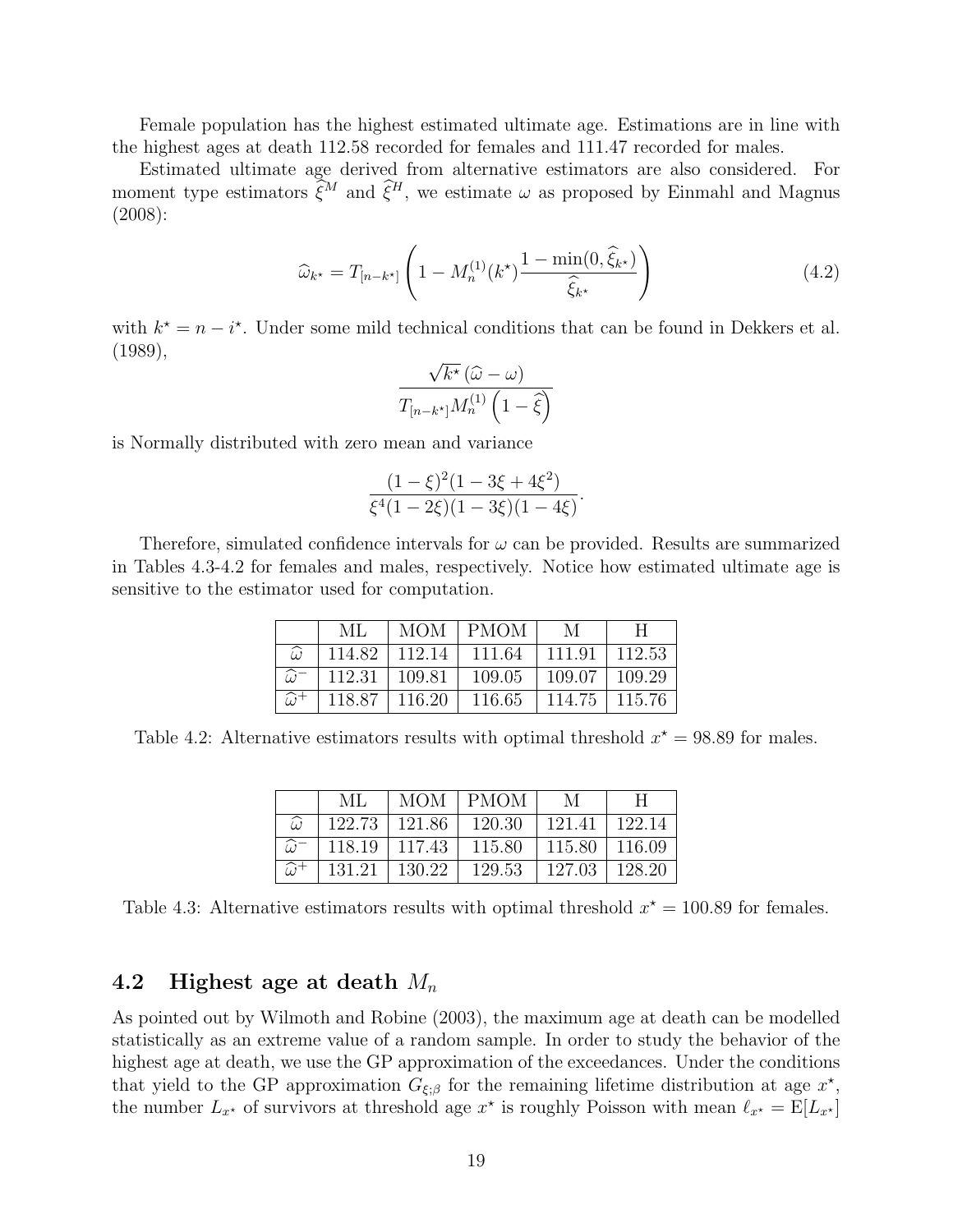(as an approximation to the Binomial distribution valid for large sizes and small success probabilities). As a consequence, the distribution function

$$
s \mapsto \qquad \mathcal{P}[M_{[L_{x^*}]} \le s]
$$
  
=  $\mathcal{P}[L_{x^*} = 0] + \sum_{k=1}^{\infty} \mathcal{P}[L_{x^*} = k, T_{[1]} - x^* \le s - x^*, \dots, T_{[k]} - x^* \le s - x^*]$ 

can be approximated by

$$
\exp(-\ell_{x^*}) + \sum_{k=1}^{\infty} \exp(-\ell_{x^*}) \frac{\ell_{x^*}^k}{k!} \left( 1 - \left( 1 + \xi \frac{s - x^*}{\beta} \right)_+^{-1/\xi} \right)^k
$$
  
= 
$$
\exp\left(-\lambda \left( 1 + \xi \frac{s - x^*}{\beta} \right)_+^{-1/\xi} \right).
$$

Hence, we find the following approximation for the quantile at probability level  $1 - \epsilon$  of  $M_{[L_{x^{\star}}]}$ :

$$
x^{\star} + \frac{\beta}{\xi} \left( \left( -\frac{\ell_{x^{\star}}}{\ln(1-\epsilon)} \right)^{\xi} - 1 \right)
$$

Notice that if we define the location-scale family  $H_{\xi;\mu,\psi}$  by

$$
H_{\xi;\mu,\psi}(x) = H_{\xi}\left(\frac{x-\mu}{\psi}\right), \ \mu \in \mathbb{R}, \ \psi > 0,
$$

then the distribution of the maximum  $M_{L_{x^*}}$  of the lifetimes of the  $L_{x^*}$  individuals reaching age  $x^*$  can be approached by a GEV distribution  $H_{\xi;\mu,\psi}$  where

$$
\mu = \beta \xi^{-1} (\ell_{x^{\star}}^{\xi} - 1) \text{ and } \psi = \beta \ell_{x^{\star}}^{\xi}.
$$

The corresponding quantile function is given by

$$
H_{\xi,\mu,\psi}^{-1}(\epsilon) = \begin{cases} \mu + \frac{\psi}{\xi} \left( (-\ln(\epsilon))^{-\xi} - 1 \right) & \text{if } \xi \neq 0 \\ \mu - \psi \ln(-\ln(u)) & \text{if } \xi = 0 \end{cases}
$$

So that the median of the highest age at death is

$$
H_{\xi,\mu,\psi}^{-1}(0.5) = \mu + \psi \frac{(\ln(2))^{-\xi} - 1}{\xi}
$$

will limit  $\mu - \psi \ln(\ln 2)$  as  $\xi \to 0$ . If  $\xi < 1$  then

$$
\mathrm{E}[M_{L_{x^*}}] = \mu + \frac{\psi}{\xi} \Big( \Gamma(1-\xi) - 1 \Big)
$$

will limit  $\mu + \psi j$  as  $\xi \to 0$ , where j is the Euler constant ( $\approx 0.57721$ ) which equals  $\Gamma'(1)$ , where  $\Gamma'$  is the digamma function, i.e the derivative of the Gamma function. If  $\xi < 1/2$  then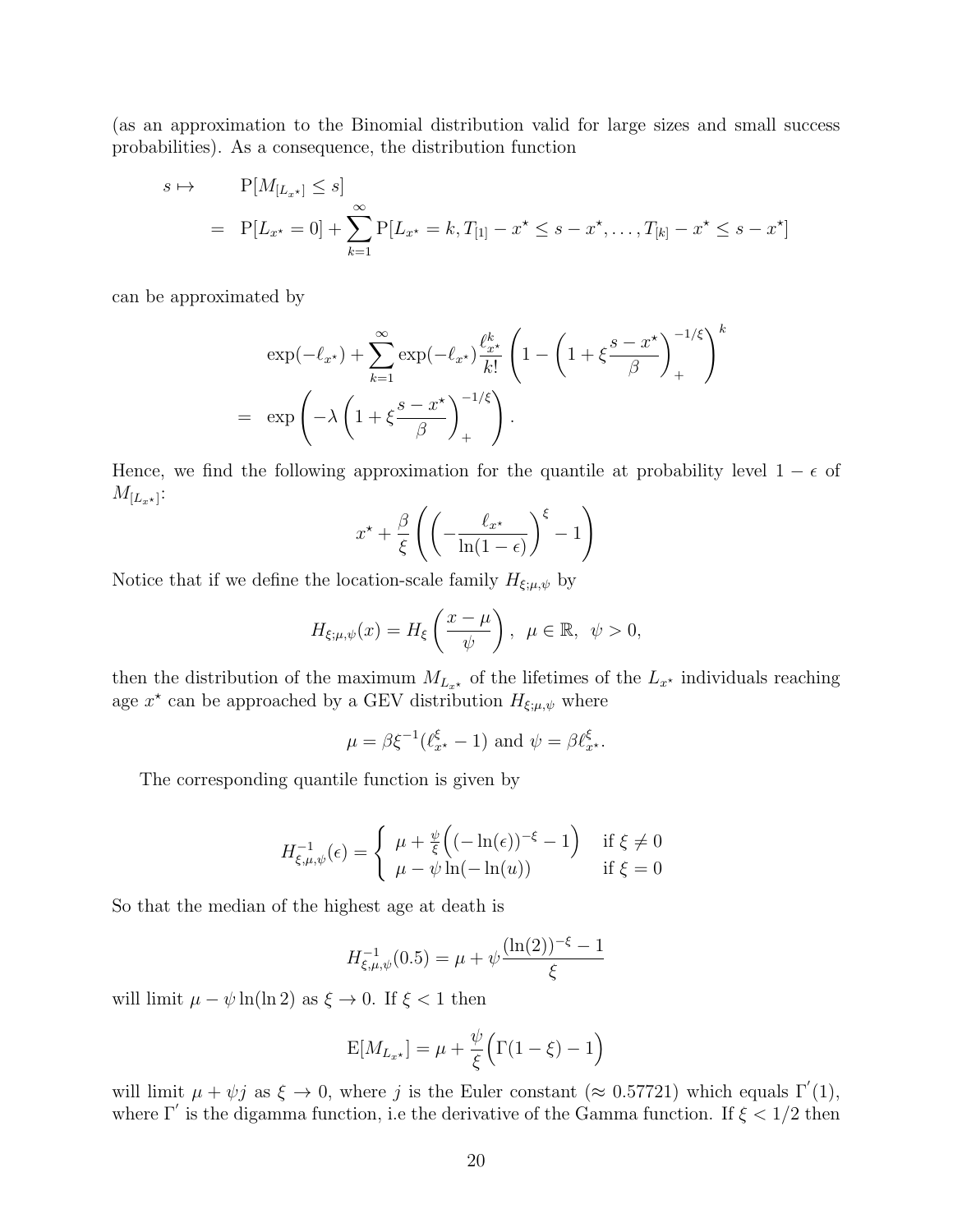$$
V[M_{L_{x^*}}] = \frac{\psi^2 (\Gamma(1 - 2\xi) - ((\Gamma(1 - \xi))^2)}{\xi^2}
$$

with limit  $\psi^2 \pi^2/6$  as  $\xi \to 0$ .

Notice that this suggests another estimation procedure for the tail index  $\xi$ , often referred to as the block maxima approach. See for instance Watts et al. (2006) for an application in life insurance. The idea is to fit the GEV distribution to maxima taken from independent blocks of data. Here, this amounts to record the cohort-specific maxima and to fit the 19 gender-specific observations using the GEV distribution  $H_{\xi;\mu,\psi}$ . Estimates are summarized in Table 4.4. They are obtained by using the R-package ismev which provides tools for statistical modeling of extreme values.

|         | $\mu$   |         |          |
|---------|---------|---------|----------|
| Males   | 105.83  | 1.323   | $-0.012$ |
|         | (0.334) | (0.236) | (0.139)  |
| Females | 109.78  | 1.477   | $-0.434$ |
|         | (0.375) | (0.279) | (0.170)  |

Table 4.4: GEV estimates and their standard errors (in brackets) for both males and females.

Theoretically, tail index estimates from the block maxima and POT approach should be very close. As one can see, results are slightly different, meaning that estimation is sensitive to the chosen approach. This difference may also be linked to the block definition we adopted for the block maxima approach. In fact, we simply consider cohort block which makes more sense demographically. However, the block maxima only takes into account the 19 observed cohort maxima leading to more estimation instability.

Let us now compute the prediction intervals for the highest ages at death observed for each cohort and compare them with the observed, cohort-specific  $M_n$ . The result is visible on Figure 4.1, where we can see the observed cohort-specific maxima surrounded by 95% prediction intervals. Almost all cohort maxima are within the prediction interval.

#### 4.3 Point estimation of high quantiles

Quantiles at usual probability levels can easily be estimated by their empirical counterparts. However, when we are interested in the very high quantiles, this approach is not longer valid since estimation based on a limited number of large observations would be strongly inaccurate. Fortunately, the EVT approach offers an efficient alternative.

From (3.4), we see that (provided  $x^*$  is sufficiently large) a potential estimator for the remaining lifetime distribution  $_{s}q_{x^*}$  is  $G_{\widehat{\epsilon},\widehat{\beta}}(s)$ . Quantile estimators derived from this curve are conditional quantile estimators which indicate the potential survival beyond the threshold age  $x^*$  when it is attained. When estimates of the unconditional quantiles are of interest,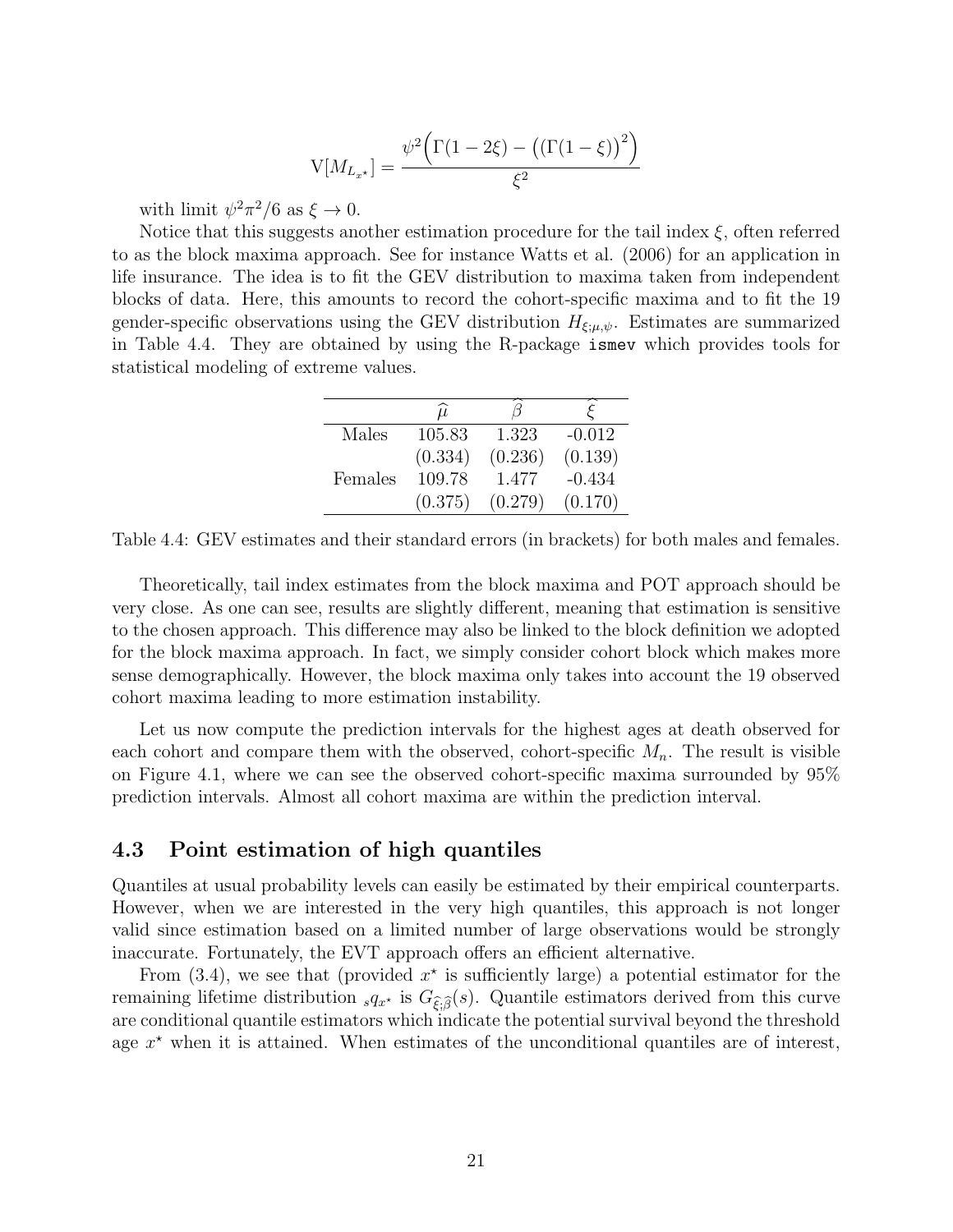

Figure 4.1: Observed cohort-specific maxima surronded by 95% prediction intervals.

relating the unconditional cumulative distribution function  $_xq_0$  to  $G_{\hat{\xi},\hat{\beta}}$  for  $x > x^*$ , through

$$
xq_0 = 1 - xp_0
$$
  
= 1 - x<sup>\*</sup> p<sub>0x-x</sub>\* p<sub>x\*</sub>  

$$
\approx 1 - x* p_0 \Big( 1 - G_{\widehat{\xi}; \widehat{\beta}} (x - x^*) \Big)
$$

we can obtain high-level quantiles, i.e. solutions  $t(\epsilon)$  to the equation

$$
t(\epsilon)q_0=1-\epsilon.
$$

Provided the sample size is large enough, we can estimate  $x * p_0$  by its empirical counterpart so that estimated quantiles are estimated as

$$
\widehat{t}(\epsilon) = x^{\star} + \frac{\widehat{\beta}}{\widehat{\xi}} \left( \left( \frac{L_{95}}{L_{x^{\star}}} (1 - \epsilon) \right)^{-\widehat{\xi}} - 1 \right)
$$
(4.3)

where  $L_{x^*}$  and  $L_{95}$  are the number of survivors at the threshold age  $x^*$  and at age 95 (i.e., the total number of individuals under study for a given cohort), respectively.

The survival probability to age  $x > x^*$  can be estimated by

$$
\widehat{x p_0} = \frac{L_{x^\star}}{L_{95}} \left( 1 - G_{\widehat{\xi}; \widehat{\beta}} (x - x^\star) \right).
$$

Notice that for  $x \geq x^*$ , we have

$$
\widehat{\mu}_x = \frac{1}{\widehat{\beta} + \widehat{\xi}(x - x^*)}.
$$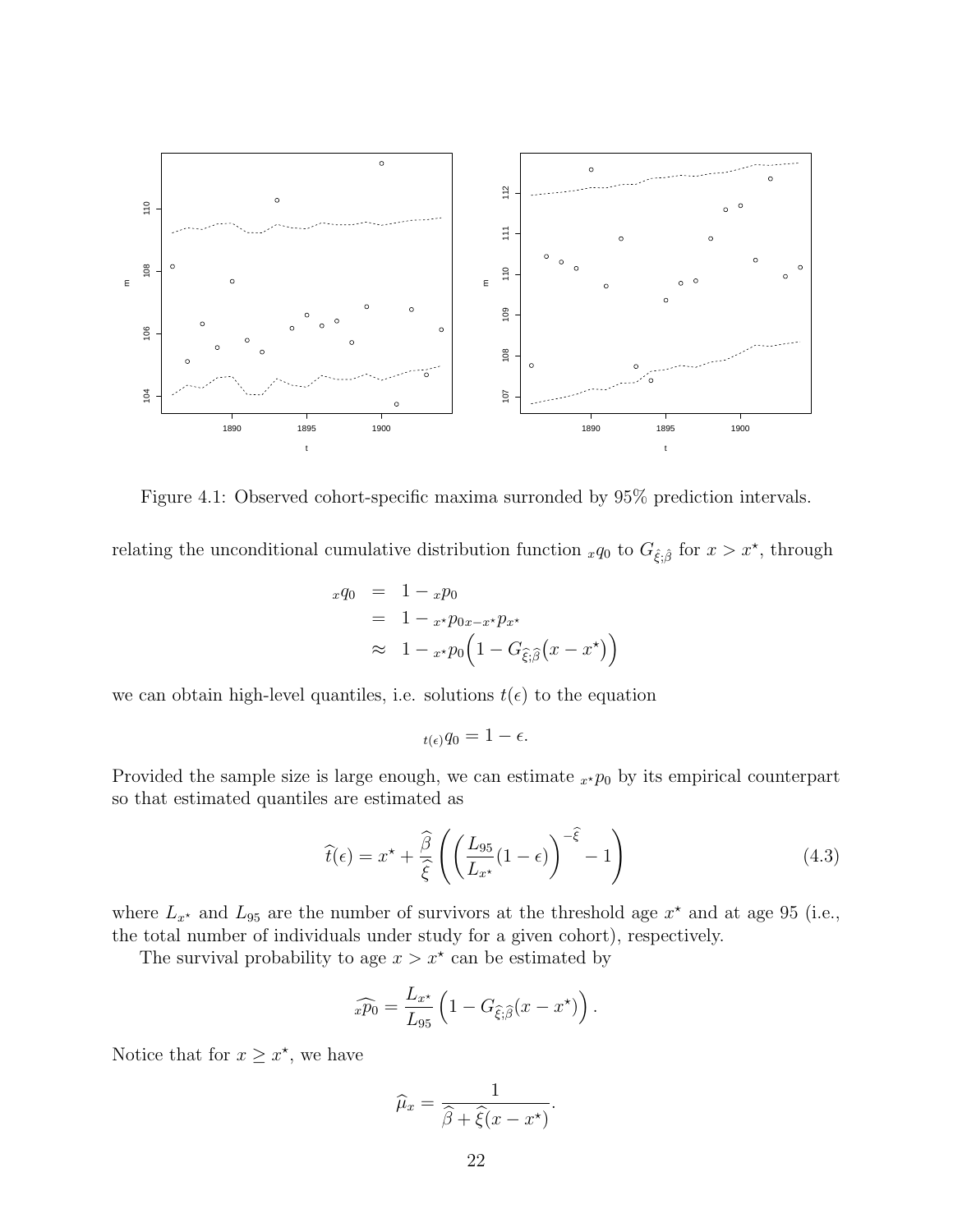## 5 Discussion

Mortality at oldest ages is difficult to study because of data scarcity. In this paper, a unique Belgian database of individual lifetimes allowed us to accurately study this mortality using tools from extreme value theory. Maximum likelihood estimation gives a negative estimated tail index suggesting the existence of an ultimate age. We found an ultimate age of 114.82 for males and 122.73 for females which are consistent with observed data and demographical experience mentioned in Section 2.2. Alternative estimators for the tail index were also considered. Results clearly show the sensitivity to the selected estimation procedure.

Contrarily to previous studies by Robine et al. (2005) and Gampe (2010), we do not conclude that the force of mortality approaches a constant level (0.7 in their studies). This may be explained by the following reasons:

- the IDL gathers information from different populations whereas we conduct our analysis on a single population;
- younger ages are included in the analysis.

Our analysis also clearly rules out the Gompertz model.

As a byproduct of our analysis, we also conclude about the existence of an ultimate age. However, we do not claim that this limit must be interpreted in the biological or demographic sense, induced by genes or other natural mechanism. Rather, the ultimate age that has been obtained in the present paper serves as a working upper bound on policyholder's lifetime when actuarial calculations need to be performed. From a practical point of view, closing the life table by assuming that the missing  $q_x$ , beyond the last available age, i.e. assuming that the remaining lifetimes ultimately conform to the Negative Exponential distribution, is equally efficient and even conservative for products exposed to longevity risk.

## Acknowledgements

The authors wish to thank Professor Johan Segers for fruitful discussions.

## References

- Aarssen, K., de Haan, L. (1994). On the maximal life span of humans. Mathematical Population Studies 4, 259-281.
- Balkema, A., de Haan, L. (1974). Residual life time at great age. Annals of Probability 2, 792-804.
- Beirlant, J., Goegebeur, J., Teugels, J., Segers, J., Waal, D. D., Ferro, C. (2005a). Statistics of Extremes: Theory and Applications. Wiley, New York.
- Beirlant, J., Dierckx, G., Guillou, A. (2005b). Estimation of the extreme-value index and generalized quantile plots. Bernoulli 11, 949-970.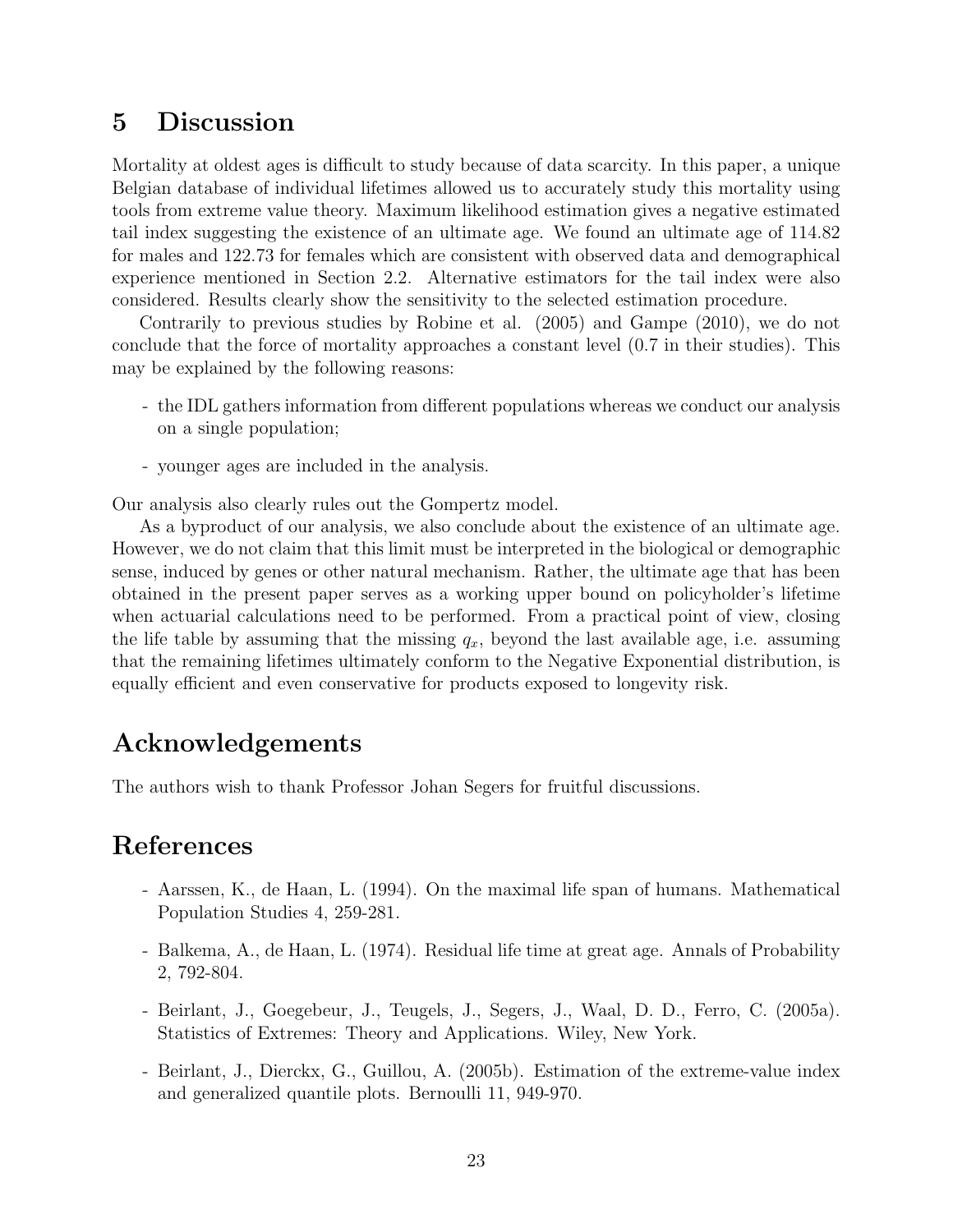- Bravo, J., Coelho, E., Magalhaes, M. (2008). Mortality and longevity projections for the oldest-old in Portugal. In Proceedings of the European Population Conference.
- Bravo, J., Real, P. (2012). Modeling Longevity Risk using Extreme Value Theory: An Empirical Investigation using Portuguese and Spanish Population Data, Technical Report.
- Brillinger, D. R. (1961). A justification of some common laws of mortality. Transactions of the Society of Actuaries 13, 116-119.
- Cebrian, A. C., Denuit, M., Lambert, P. (2003). Generalized Pareto fit to the society of actuaries' large claims database. North American Actuarial Journal 7, 18-36.
- Dekkers, A., Einmahl, J., de Haan, L. (1989), A moment estimator for the index of an extreme-value distribution. The Annals of Statistics 17, 1833-1855.
- Einmahl, J. H., Magnus, J. R. (2008). Records in athletics through extreme-value theory. Journal of the American Statistical Association 103, 1382-1391.
- Einmahl, J. H., Smeets, S. G. (2011). Ultimate 100-m world records through extremevalue theory. Statistica Neerlandica 65, 32-42.
- Gampe, J. (2010). Human mortality beyond age 110. In "Supercentenarians", pp. 219-230. Springer, Berlin.
- Gavrilov, L.A., Gavrilova N.S. (2011). Mortality measurement at advanced ages: A study of the social security administration death master file. North American Actuarial Journal 15, 432-447.
- Gumbel, E. J. (1937). La Durée Extrême de la Vie Humaine. Hermann, Paris.
- Han, Z. (2005). Living to 100 and beyond: An Extreme Value study. Living to 100 and Beyond Symposium Monograph, Society of Actuaries.
- Hanayama, N., Sibuya, M. (2015). Estimating the upper limit of lifetime probability distribution, based on data of Japanese centenarians. The Journal of Gerontology: Series A, in press.
- Hosking, J., Wallis, J. (1987). Parameter and quantile estimation for the generalized Pareto distribution. Technometrics 29, 339-349.
- Kannisto, V. (1994). Development of oldest-old mortality 1950-1990: Evidence from 28 developed countries. Monographs on population aging 1.
- Li, J., Ng, A., Chan, W.(2010). Modeling old-age mortality risk for the populations of Australia and New Zealand : An extreme value approach. Mathematics and Computers in Simulation, 81, 1325 - 1333.
- Li, J.S.H., Hardy, M. R., Tan, K. S. (2008). Threshold life tables and their applications. North American Actuarial Journal 12, 99-115.